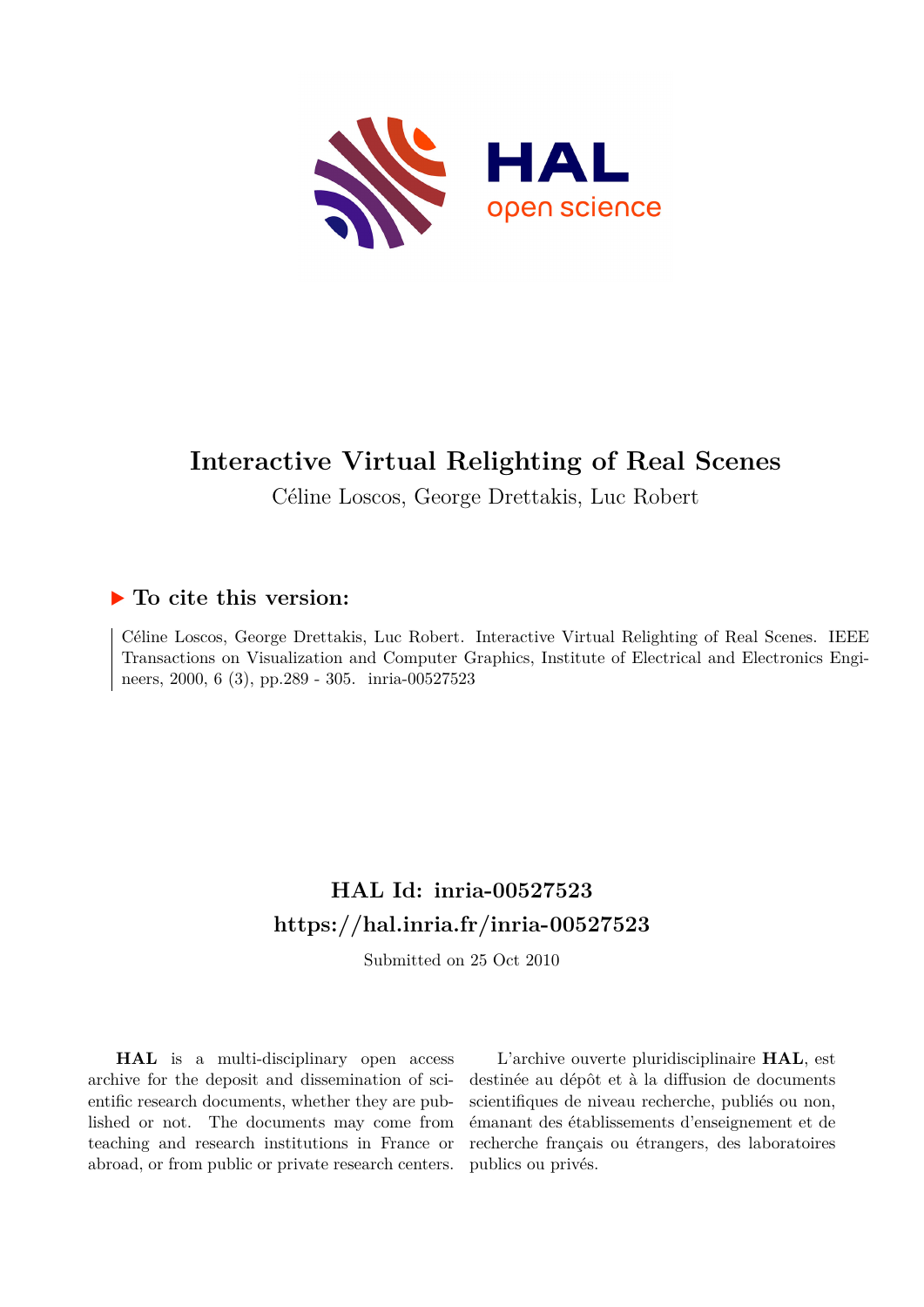# Interactive Virtual Relighting of Real Scenes

Céline Loscos, George Drettakis and Luc Robert\*

**Abstract –** Computer augmented reality (CAR) is a rapidly emerging field which enables users to mix real and virtual worlds. Our goal is to provide interactive tools to perform *common illumination*, i.e., light interactions between real and virtual objects, including shadows and relighting (real and virtual light source modification). In particular, we concentrate on virtually modifying real light source intensities and inserting virtual lights and objects into a real scene; such changes can be very useful for virtual lighting design and prototyping. To achieve this, we present a three-step method. We first reconstruct a simplified representation of real scene geometry using semi-automatic vision-based techniques. With the simplified geometry, and by adapting recent hierarchical radiosity algorithms, we construct an approximation of real scene light exchanges. We next perform a preprocessing step, based on the radiosity system, to create unoccluded illumination textures. These replace the original scene textures which contained real light effects such as shadows from real lights. This texture is then modulated by a ratio of the radiosity (which can be changed) over a display factor which corresponds to the radiosity for which occlusion has been ignored. Since our goal is to achieve a convincing relighting effect, rather than an accurate solution, we present a heuristic correction process which results in visually plausible renderings. Finally, we perform an interactive process to compute new illumination with modified real and virtual light intensities. Our results show that we are able to virtually relight real scenes interactively, including modifications and additions of virtual light sources and objects.

**Index terms –** Hierarchical radiosity, global illumination, interactivity, computer augmented reality, common illumination, virtual relighting.

# **1 Introduction**

Computer augmented reality (CAR) is a rapidly emerging field which enables users to mix real and virtual worlds. Many applications of augmented reality already exist, for example in entertainment, film and television or helpsystems for repair and manufacturing. Using real scenes or images of real scenes has many advantages over traditional, manually modeled virtual environments: the great effort required to model detailed objects is avoided, the resulting complexity in geometric primitives is greatly reduced, and the user is confronted with familiar, real-world references, allowing immediate and intuitive immersion.

The focus of previous research in the domain has mainly been on registration and calibration [2]. Our interest however focuses on *common illumination* between real and virtual objects, i.e., the interaction of light (shadows, reflections, etc.) between real lights and objects and virtual lights and objects. Previous work in common illumination [28, 19, 31, 16, 4, 12, 8, 22] has provided solutions which handle certain cases of light interactions between real and virtual objects, and especially the case of virtual objects casting shadows onto real ones. Most of them focus on the production of high-quality, off-line generation of films, or are limited in the effects they produce.

In this paper, we present a system which allows *interactive* modification of real or virtual lights, based on a simple model of the real scene and recent developments in interactive hierarchical radiosity. It is possible to change light intensities, as for example completely turning off a real light, and to add new virtual lights. Modification of real lights is a difficult problem because real shadows are already present in textures representing the real world, which are mapped onto the reconstructed models of real objects. Previous solutions [19, 31] allow the virtual modification of the sun position in outdoors real environments, but are based on inherently non-interactive algorithms. We build our method on a previous interactive common illumination approach [8], which was restricted in the effects it could treat to virtual objects casting shadows onto recon-

C. Loscos and G. Drettakis are with iMAGIS-GRAVIR/IMAG-INRIA, INRIA Rhˆone-Alpes, ZIRST, 655 avenue de l'Europe, 38330 Montbonnot Saint Martin, France. Email: {Celine.Loscos,George.Drettakis}@imag.fr. iMAGIS is a joint project of CNRS, INPG, INRIA and Université Joseph Fourier. L. Robert is with RealViz Inc. Arep Center, 1 Traverse des Brucs, F-06560 Sophia Antipolis, FRANCE. E-mail: Luc.Robert@realviz.com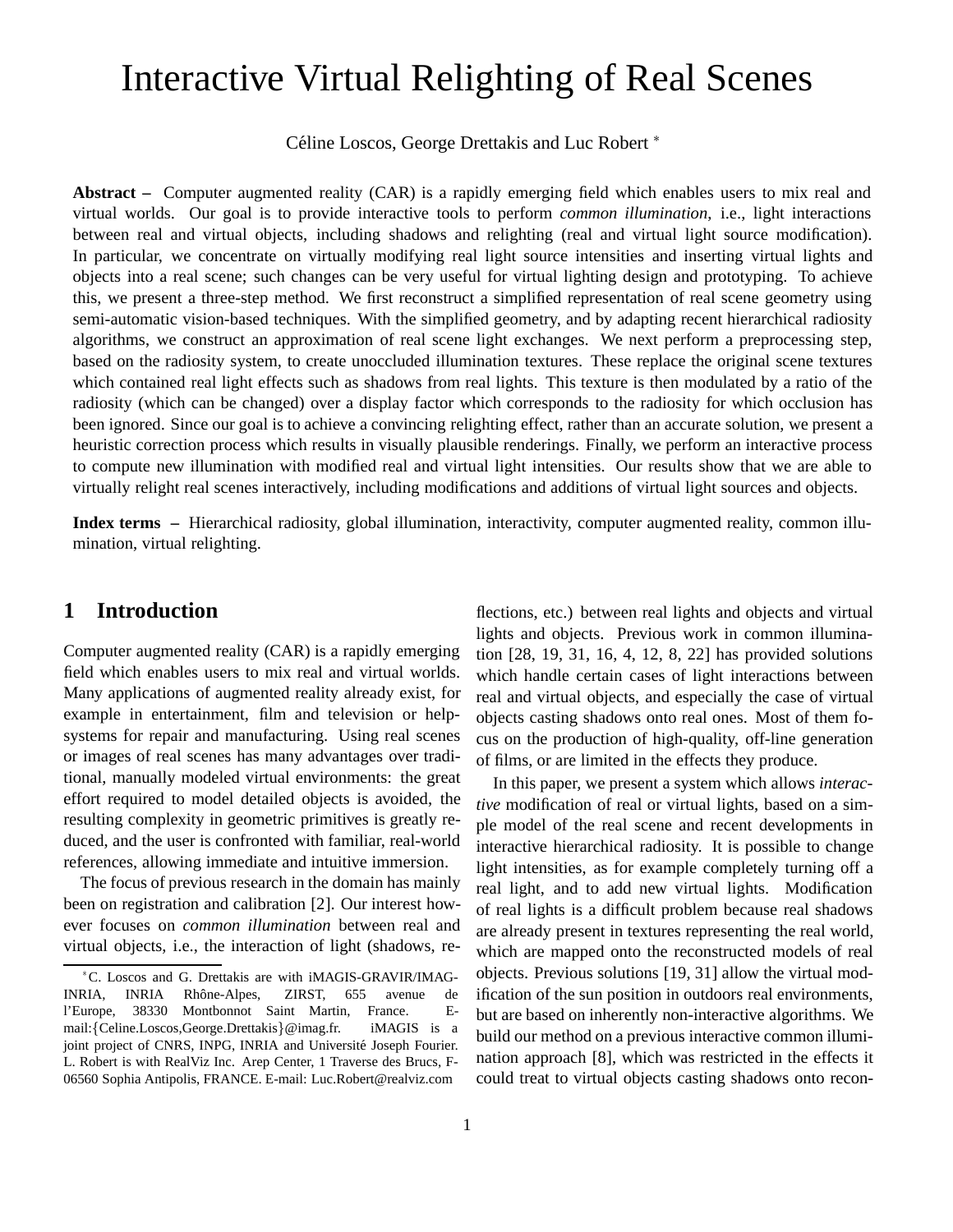structed real surfaces. Concurrently with this work, two new solutions have been proposed [30, 18]. We discuss how this work relates to these solutions in Section 7.1.

Our solution has three main steps. We first reconstruct a 3D representation of a real scene, using advanced visionbased techniques. A hierarchical radiosity system is then initialized in a second preprocess step, to represent real world illumination. The preprocess then automatically creates new *unoccluded illumination textures* which represent illumination without taking shadows into account, and finally reprojects real shadows using the modified radiosity estimation. The third step is an algorithm allowing interactive modification of real and virtual light source intensity.

For a lighting designer, this system provides realistic tools to experiment with the illumination of an enhanced real environment. All that is required is a few photographs of the real scene, the reconstruction of a small number of objects, and the system preprocess as will be described in this paper; the designer can then interactively manipulate real light intensities, or insert and manipulate virtual lights and objects. In Figure 1, an example of a modeled real scene is shown in (a). In (b), its real illumination was modified by switching off two lights. Moreover, a virtual light source was inserted into the real scene, modifying real object shadows. A virtual object was also inserted into the real scene, casting shadows onto real objects. This virtual object can be moved interactively at 3 frames per second<sup>1</sup>.



Figure 1: (a) Original real scene. (b) Virtual modification of the illumination of the real scene enhanced by a virtual object (the orange box on the floor) that moves at 3 frames per second.

In the following sections, we first present previous work in the several domains related to this work: augmented reality, 3D reconstruction of real scenes and hierarchical radiosity. Previous common illumination approaches are

then discussed in more detail. We proceed to explain how we build a 3D geometric model representing the real scene, and present an overview of the algorithm for interactive re-lighting. The preprocess phase is presented in detail, followed by a description of the interactive relighting process. We then describe results of relighting, that is interactive modification of real light intensities and the insertion of virtual lights, and conclude with a discussion and future work.

# **2 Previous Work**

Our work draws on multiple fields; in particular augmented reality, vision based reconstruction and global illumination. In the following, we will first give a rapid overview of augmented reality which concentrates, in general, on registration and calibration aspects. We next briefly discuss the 3D reconstruction method we use to build a simplified model of the real scene. We will use hierarchical radiosity to create a representation of real-world illumination, and also to permit interactive updates when moving virtual objects or modifying illumination; we thus introduce the basic concepts of this approach which are central to the understanding of our algorithm. We finally detail previous work on global common illumination, insisting in particular on the most closely related approaches which use radiosity methods.

#### **2.1 Introduction to augmented reality**

There are two main approaches to augmented reality: virtual and real environments can be combined by superimposing virtual objects on the real world viewed from semitransparent glasses; alternatively, virtual and real environments can be merged with video images, and the result reprojected onto a screen. These two approaches are presented in detail in the survey of Azuma [2] which also provides extensive references to related literature.

The first approach involves the calibration, registration and display of virtual objects in real time to avoid delays between projected images and the perceived real world. The second approach allows more interaction between real and virtual objects, because a geometric representation of the real scene is created from the images. We can therefore handle occlusion between real and virtual objects, as well as visual effects such as *common illumination*, which is the interaction of light between virtual and synthetic objects. Nevertheless, achieving real time or interactive display of these effects remains a challenging problem.

<sup>&</sup>lt;sup>1</sup>See quicktime video sequences on the web http://wwwimagis.imag.fr/Publications/loscos/TVCG00/index.html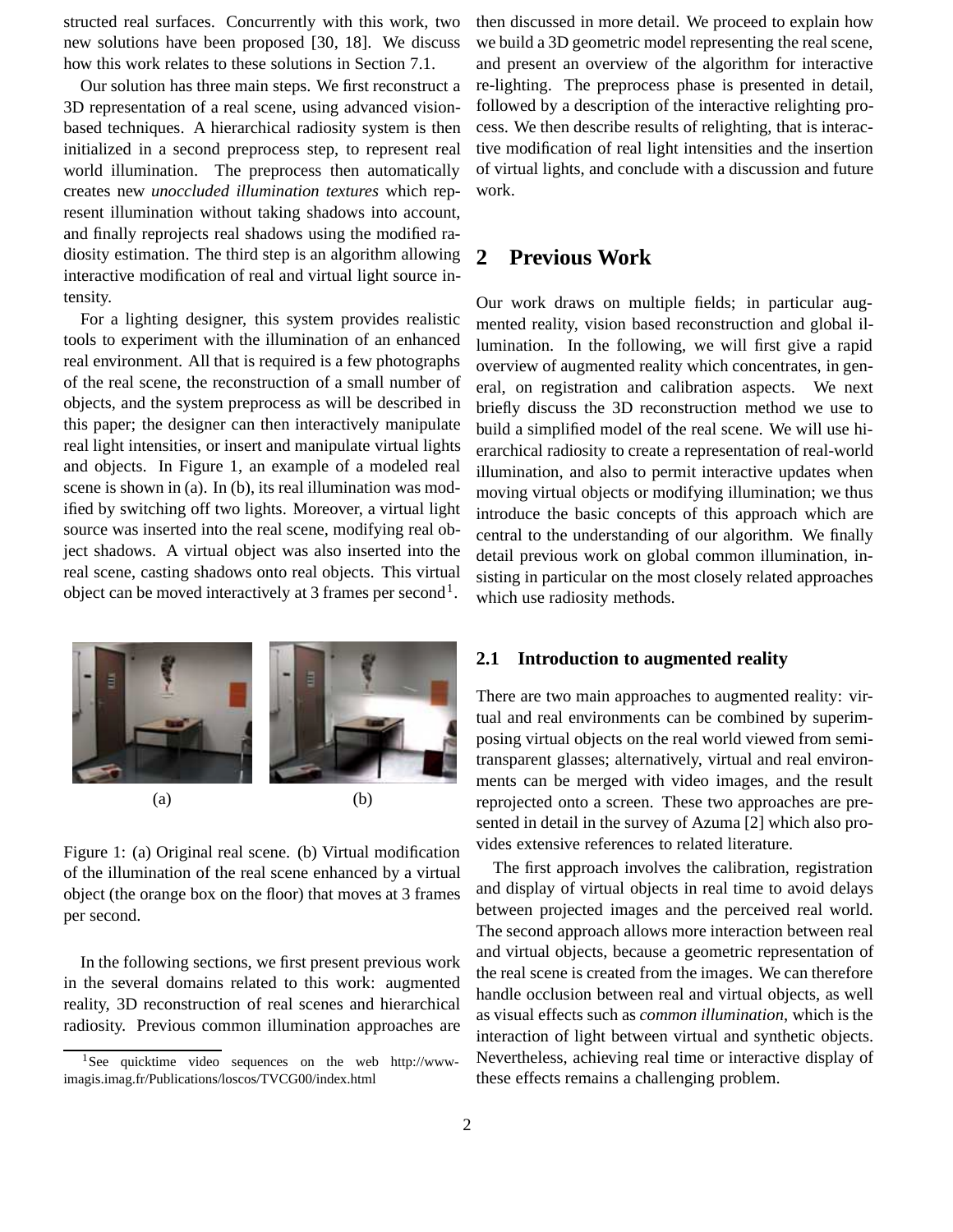#### **2.2 Reconstruction of real models**

The simulation of common illumination effects requires a geometric representation of the real world. Much research on the subject exists in the field of Computer Vision; we have chosen to use an advanced vision-based technique, which allows semi-automatic reconstruction based on multiple views.

The approach we use is presented in [11]. In order to build a representation of a real scene, several vision techniques are combined: automatic calibration of the camera, mosaicing, computation of the epipolar geometry which results in a polygonal reconstruction of the scene, and the projection of textures. The first step is the calibration of the camera which consists in retrieving the intrinsic parameters from a non-planar calibration pattern image using an automatic algorithm [21]. The user provides approximate positions of 6 reference points. From this, the system retrieves intrinsic and extrinsic parameters of the camera. Then, four sets of three photographs each are taken, and a mosaic is built automatically for each set as presented in [33]. From the four mosaics, a 3D model is defined using the *TotalCalib* system [1] developed at the ROBOTVIS group. This system, shown in Figure 2, combines several techniques. Point correspondences are provided by a user, who clicks on one image to create a reference point. The matched points on the 3 other mosaics are given automatically by the system. From about 30 point correspondences, fundamental matrices are computed using a non-linear method [32]. Polygonal regions are next manually selected by a user from point correspondences, and the system provides 3D coordinates of these polygons from the projection equations. Finally, textures are projected to allow correct perspective effects for a fixed viewpoint [11]. For each reconstructed polygon, a texture image is computed by de-warping the original image (from a given viewpoint), and mapping it to the plane of the polygon.

The main advantage of such a system is that user intervention is restricted to the choice of reference matches and polygon vertex selection. This system is however not without limitations: the resulting model of the real scene is approximate and may contain artifacts, since there is no guarantee that geometric properties such as parallel edges or orthogonal angles will be preserved. This drawback can be removed by taking into account additional user input, as presented in the work of Debevec et al. [7] or Poulin et al. [20].

In the work by Debevec et al. [7], reconstruction is based on a hierarchy of blocks. The main idea is to build polyhedra which include geometric constraints, such as



Figure 2: The TotalCalib system to build 3D models of real scenes, using automatic calibration, and epipolar geometry.

parallelism, orthogonality, and size aspects. Polyhedra provide good approximations of many objects of the real world, especially for outdoor architectural scenes. This also allows the reconstruction of vertices which are invisible in the original images, but correspond to hidden vertices of the polyhedra. Another approach is described in [20] in which the primitives are points, lines and polygons, and constraints such as parallelism, orthogonality, or co-planarity are determined by the user.

#### **2.3 Hierarchical radiosity**

To achieve interactive relighting, we need an efficient description of light exchanges in the scene, including shadow information. We have chosen to use the hierarchical radiosity approach with clustering [15, 23] with the extensions to dynamic environments [9]. We next introduce certain basic concepts of radiosity methods.

The radiosity method is based on energy exchanges, and has been used in computer graphics to simulate light interactions in synthetic environments [25], including indirect illumination. Since the radiosity method is a finite-element approach, a mesh representation of the scene is required, which is usually constructed with quadtrees.

Hierarchical radiosity [15] uses a multi-resolution representation of light, by creating a hierarchy of patches on each surface. Light exchanges are established at the appropriate levels at the patch hierarchy via a *link* data structure, resulting in an efficient solution. A generalization of this approach can be achieved using clusters [26, 24], which represent groups of objects. The entire scene is contained in a single, "root" cluster. Clusters and patches can be linked at the appropriate level, depending on the refinement criterion which decides whether the link rep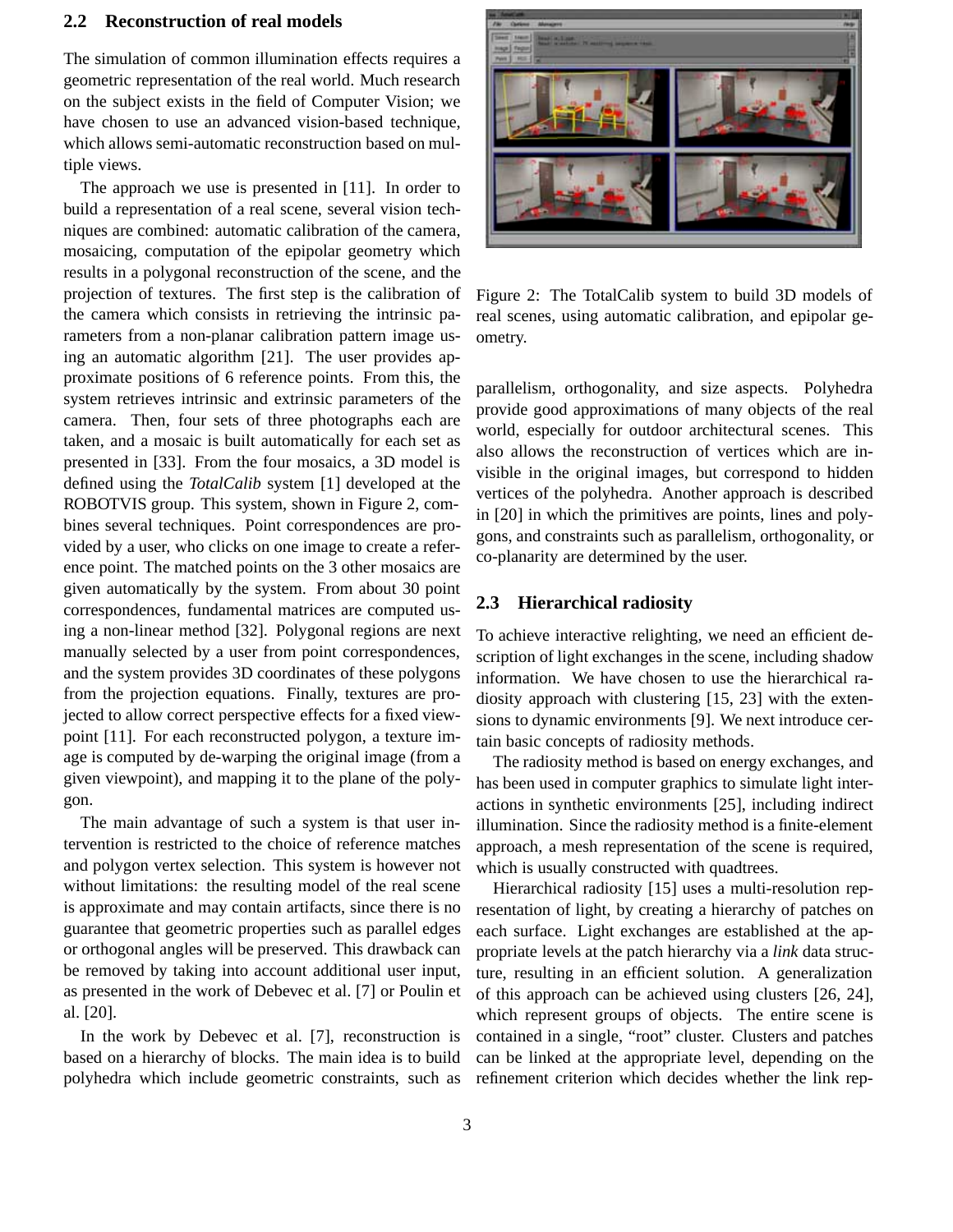of accuracy. If the light exchange is not sufficiently wellrepresented, the link is refined and the patches or clusters are then subdivided.

When links are established, the incoming irradiance is *gathered* at each patch, followed by a *push-pull* step performed to maintain a coherent multi-resolution representation of radiant exchanges [15]. The cluster-based hierarchical radiosity starts with the root cluster linked to itself. The algorithm described by Sillion [23] performs a refinement step, establishing links at appropriate levels followed by the gather and push-pull steps. Irradiance is pushed down to the leaves of the patch hierarchy, and radiosity is pulled up by averaging [23]. This is repeated until convergence.

Visibility information and form factors are stored with links. The visibility information can be of three types: *VISIBLE*, *INVISIBLE* or *PARTIAL*. When computing radiosity exchanges between two patches, the incoming irradiance is multiplied by the form factor and an *attenuation factor*, which varies from zero when the patches are mutually completely occluded, to one when the patches are entirely mutually visible. The attenuation factor represents the degree of occlusion between two patches. It is typically estimated by shooting rays between the two patches, and counting the percentage of rays blocked by occluders.

The hierarchical representation with links can be adapted to allow fast radiosity modification [9], by augmenting the links with a shaft data structure [14]. In addition, previously subdivided links, called *passive links* are maintained. The passive links contain all the necessary information allowing them to be reactivated at no cost, if it is required by a geometry change. See Figure 3 for an example.



Figure 3: (a) Original subdivision and links in purple. (b) Adding a dynamic object, and updating the hierarchy of elements and links. Eight links shown in blue were created. (c) The passive links with their shafts are maintained in the hierarchy, allowing fast identification of the dynamic object movement. In this case, two passive links shown in green were maintained. The corresponding shaft is outlined in grey.

#### resents the light transfer at a suitable, user defined, level **2.4 Common illumination in augmented reality**

The retrieval and simulation of common illumination between virtual and real objects has been treated by several researchers in previous work [28, 19, 31, 16, 4, 12, 8, 30, 22]. All use some form of a 3D representation of the real scene.

State et al. [28] use a composition of vision-based and magnetic tracking methods for accurate registration of the real environment. Virtual objects are inserted into a real scene and common illumination is performed, with a moving (real) point light source. Shadow maps are used allowing updates in real time, but only for direct illumination and sharp shadows from point sources.

Nakamae et al. [19] developed a solution for merging virtual objects into background photographs, and estimated the sun location to simulate common illumination effects in outdoors environments. More recently Yu [31] proposed a solution to virtually modify the illumination with different virtual positions of the sun in outdoors scenes. A pseudo-BRDF is first estimated, which is a function of the incident radiance on the reflected differential radiance. Diffuse and specular reflectances are retrieved using multiple images from multiple viewpoints. From various virtual positions of the sun and from modified sky and environment illumination, modified outdoors illumination is performed pixel by pixel for each reconstructed triangle. However, for certain applications, an approximation of only the diffuse reflectance is sufficient.

For indoors environments, Jancène et al. [16] used vision-based techniques to retrieve the geometry of the real scene from a video sequence. Common illumination between virtual and real objects is simulated. This allows the creation of video sequences, with animated virtual objects such as a cloth, and the modification of the reflective properties of real objects. The final rendering is performed using a ray-tracing system, and images are merged using a masking algorithm.

Debevec [4] also simulates common illumination effects using RADIANCE [29], a ray tracing based global illumination system. In this work, the real environment is decomposed into the distant scene and the local scene. The distant scene is used to evaluate the global radiance, and the source emittance [6]. An approximate geometric model of the local scene is built using the methods previously developed by the same author [7]. Since radiance is accurately retrieved from images, rendering with mixed images is done by using the difference of the desired effects and the original image value. This method can be adapted for indoors or outdoors environments.

Finally Sato et al. [22] propose a solution to insert vir-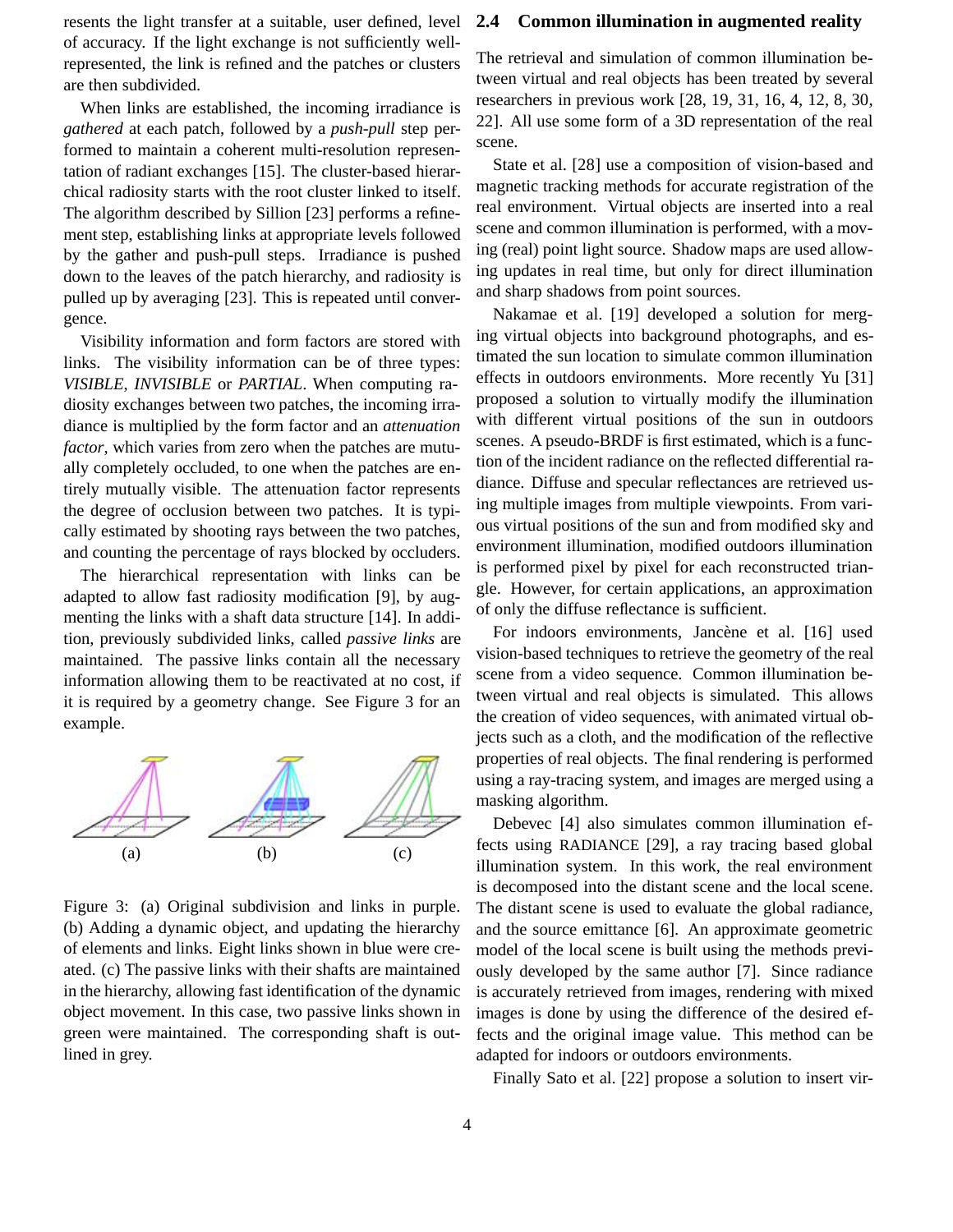tual objects into a real scene. They used radiance images to estimate the luminance of each surface [6]. The rendering is done by ray-casting and the color of each pixel is modified by a factor corresponding to the change in illumination.

The common illumination methods presented above are geared towards high-quality image generation, requiring in the order of minutes per frame. Those which allow relighting need several images under different lighting conditions, or several viewpoints.

Our approach is complementary: we want to use simple data, that is a single image of a single viewpoint under original lighting conditions, and from this we want to provide *interactive* common illumination effects, which will allow a designer to modify and experiment with different lighting conditions. Digital prototyping or "mock-ups" require this type of interactive capability; for a "final" highquality animation, one of the previous methods can always be used.

#### **Radiosity-based systems for common illumination**

The most closely related previous work is that of Fournier et al. [12] and its interactive extension [8]. The system presented permits the retrieval of radiosity parameters from the textures extracted from the real scene images. In our approach, we use Fournier et al.'s basic derivations for the extraction of the quantities required to initialize the radiosity solution. We thus describe this work in more detail.

First the real scene is modeled manually, using a simplified representation. Given this model which is subdivided into patches, the reflectance can be extracted from the image textures. The reflectance of each patch *i* is chosen to be:

$$
\rho_i = \frac{\hat{B}_i}{\hat{B}_A} \times \hat{\rho}
$$
 (1)

where  $\hat{B}_i$  is the average intensity of the pixels in an image corresponding to the projected patch  $i$ ,  $\hat{B}_A$  the average intensity of the real image, and  $\hat{\rho}$  is the average reflectance of the scene (given by the user). This estimation of the reflectance depends on the color of the texture (i.e., the photograph of the real scene), which will be darker for patches in shadow. The emittance  $E_i$  of each source is estimated from the following equation:

$$
\sum_{i} E_i A_i = (1 - \hat{\rho}) \hat{B}_A \sum_{i} A_i \tag{2}
$$

with  $A_i$  being the area of patch *i*. This approximation is based on the estimated ambient term in the progressive radiosity algorithm [3]. To simplify, and as it is approximately the case for our scenes, we consider that all the sources have the same intensity. However a system of equations could be solved for non-homogeneous intensities.

Once the reflectance(s)  $ρ<sub>i</sub>$  and the emittance(s)  $E<sub>i</sub>$  have been estimated, a progressive radiosity solution is applied. The result of this simulation is the radiosity  $B_i$  of each patch. The display is done using a *display correction factor*  $D_i$  of a patch *i*, which is first initialized to the radiosity *Bi*. When the scene is modified, the current radiosity *Bi* is updated to reflect the change. For example, if a virtual object is inserted, the patches on which a shadow is cast will have  $B_i \leq D_i$ . Modifications to the scene (notably the addition of virtual lights and objects), are performed by modulating the texture  $T_i$  of a pixel as follows:

$$
\frac{B_i}{D_i} \times T_i \tag{3}
$$

It is important to note here that the accuracy of the radiosity estimation  $B_i$  is irrelevant. Since a ratio is being used (which is 1 if there is no change), the only requirement is that the modifications to *Bi* have to be *consistent*. Note that ray-casting is used for rendering in [12].

This approach was adapted in [8], in the context of a hierarchical radiosity system, which allows common illumination between a dynamic virtual object and a real scene. The interactive update of the illumination when the virtual object moves uses the dynamic hierarchical radiosity solution described in [9]. An example of the results obtained by the method of [8] is shown in Figure 4, where a red dynamic virtual object was inserted into a real scene, on the top of the desk. The shadows are virtually projected onto the table, using the display ratio described above (Eq. (3)).



Figure 4: (a) A virtual object, floating above the table, was inserted into a real scene using [8], in 5.65 seconds. Shadows are projected onto the table using the display ratio of Eq. (3). (b) and (c) The dynamic object moves above the table. Links and radiosity are updated interactively at 3 frames per second.

#### **2.5 Shortcomings of previous approaches**

If we use the method of [12, 8] to change the intensity of a *real* light source, the result is unsatisfactory. This can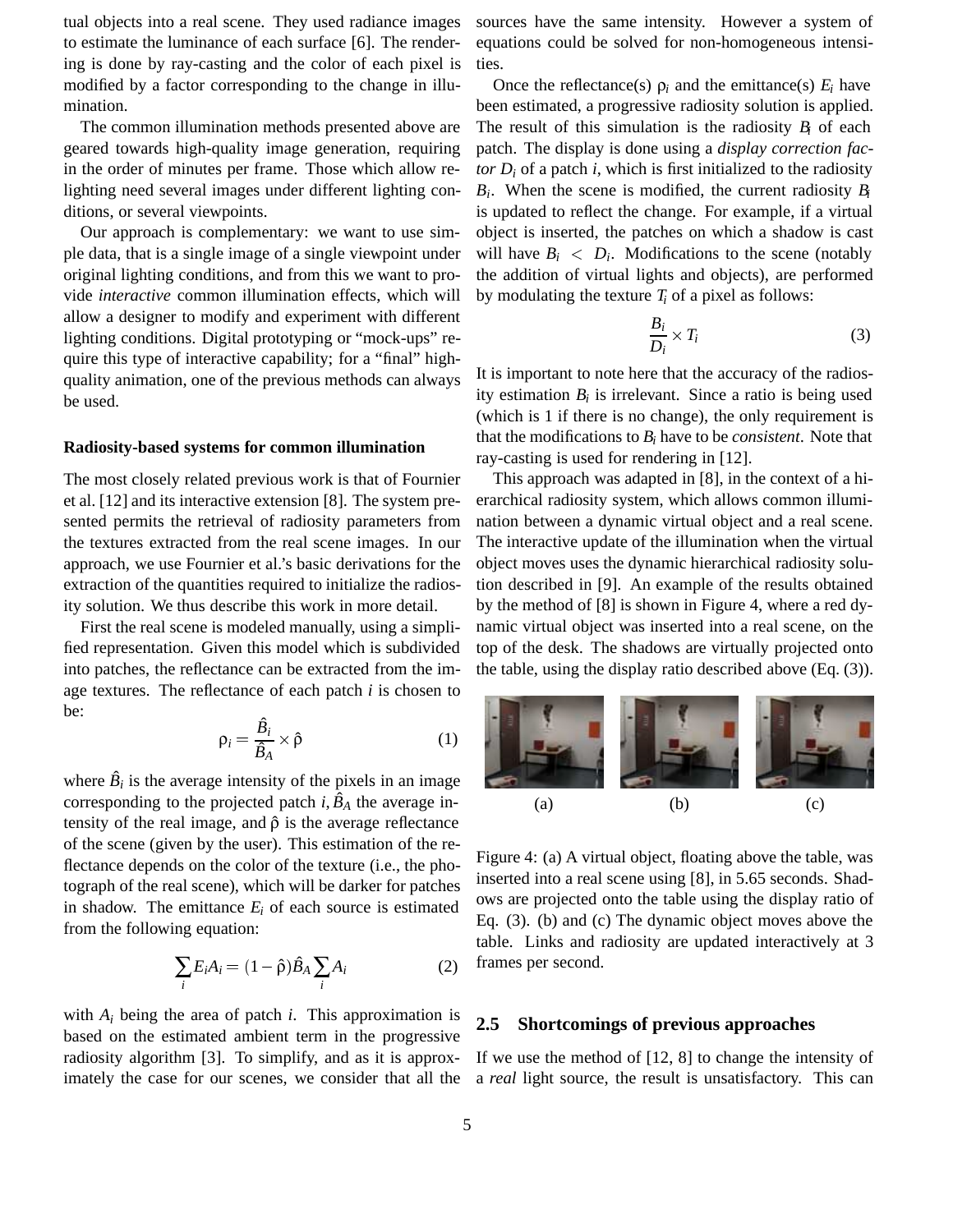clearly be seen in Figure 5(b).



Figure 5: (a) The original illumination of the real scene. Two sources (left and right) illuminate the wall, causing the shadow of the table to be cast on the wall. (b) Using the method of [8], we turn off the left-hand light; pre-existing shadows are not removed and the quality of the relighting is unsatisfactory: the shadow due to the left-hand light is still clearly visible.

To see why, recall that the display is performed using the initial real world photograph [12] or textures [8]. The image or textures are then modulated by the ratio of the current radiosity value *Bi* (changed for example by turning off a light) over the originally computed radiosity value *Di*. Since the texture being modulated is a snapshot of the *real* global illumination in the scene, real shadows are already represented.

Consider the Figure 5(b) for which the left-hand light has been turned off. Observe the region in the blue square: it contains a region of the wall which was in shadow with respect to the left-hand light, and a region which was not. Since the left-hand light is turned off, the current radiosity value  $B_i$  will be reduced for both regions, by amounts which are very close in value since they vary only by the corresponding form factors. The textures of both regions are modulated by the ratio of this current radiosity *Bi* over the original radiosity value before the light was switched off. Since the texture (photo) corresponding to the region originally in shadow is much darker to begin with, the shadow will still be visible after the change. For the correct image to be displayed, we need a way to make the texture in both shadowed and unshadowed have similar values.

This reveals the limitation of previous texture modulation approaches, which can only treat modifications to virtual objects or sources, since modification of real lighting conditions requires the modification of the original images or textures of the scene.

# **3 The Common Illumination System**

The goal of our approach is to allow interactive modification of real source intensities, the insertion (and modification) of virtual sources, and the insertion and interactive manipulation of other virtual objects. All interactive updates will be performed with consistent update of shadows of real and virtual objects. Our system consists of 3 steps: 3D reconstruction of the real scene, a preprocessing initialization stage, and an interactive modification stage, during which the user can modify and enhance the real scene. The entire algorithm is summarized in Figure 6.

| Build a simplified 3D model of the real scene              |  |
|------------------------------------------------------------|--|
| <b>Preprocess</b>                                          |  |
| Hierarchical radiosity system set up                       |  |
| Refinement for shadow boundaries                           |  |
| Creation of the unoccluded illumination textures           |  |
| System re-initialization and shadow reprojection           |  |
| Additional preprocess for the insertion of virtual objects |  |
| Interactive modification                                   |  |
| Modification of real and virtual lights                    |  |
| Update when a virtual object moves                         |  |

Figure 6: Complete algorithm.

#### **Representation of the real scene**

The real scene is represented in our system with an approximation of its geometry and with projected textures. The model of the scene is built semi-automatically, using advanced vision techniques [11, 8] as described in Section 2.2. This process allows the reconstruction of the basic 3D model visible in the captured images (for example the mosaics shown in Figure 7).

The rest of the scene, which is not visible in the images, is built with points measured manually. Approximate textures are used to map the polygons of this part. The positions of the light sources are also measured manually and inserted into the 3D model.

The model is then an approximation of the captured room, with a more precise model for the visible part of the scene, and a coarse model for the rest. An example of the resulting reconstruction is shown in Figure 8.

A limitation of this approach is that the projection of the textures is done only for a single point of view. We are therefore restricted to viewing the scene from a static viewpoint. In Figure 8(a), the model is viewed from our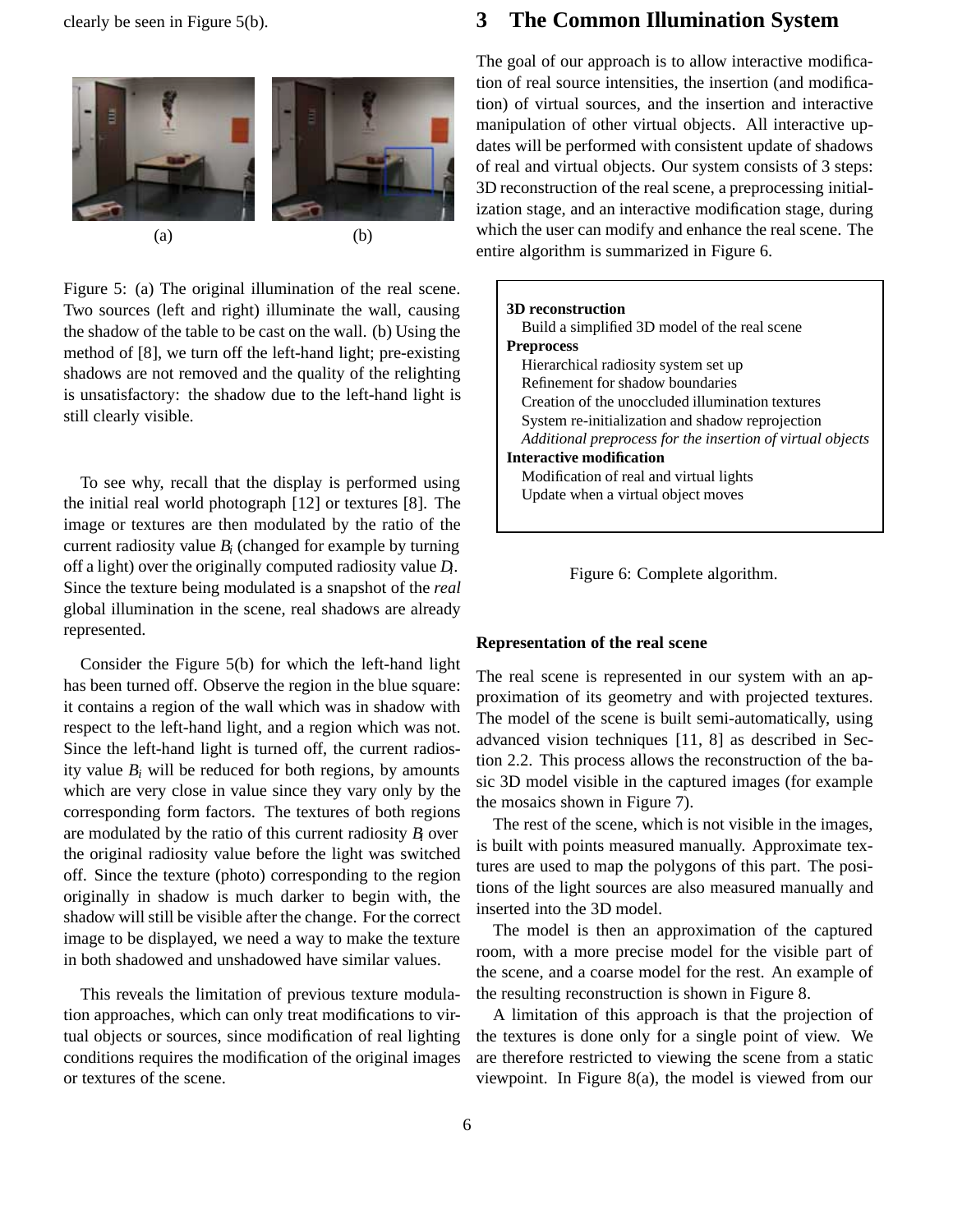

Figure 7: The four mosaics from four different points of view.

system, and in (b) the complete model is shown, including the non-visible part.



Figure 8: (a) The real scene viewed from our system. (b) The complete model including four lights (A, B, C, D).

#### **Preprocess to enable interactive re-lighting**

The main contribution of our approach is the preprocessing algorithm which results in the generation of modified original textures, approximating *unoccluded* radiosity in the scene. We call these the *unoccluded illumination textures*. The original values of the textures, taken from the initial scene photograph are thus modified to represent illumination as if shadows of real objects where not taken into account. These shadows can be due to real light sources, or other secondary reflector objects.

Once we have created this unoccluded illumination texture, we can perform rapid relighting by modulating the texture with a ratio, corresponding to the increase or decrease in illumination due to lighting changes. This is achieved using a mesh of elements created by the radiosity algorithm. These elements are finer in the regions of shadow, and sufficient to capture other changes in illumination (for example due to indirect light).

The preprocess begins by setting up all necessary parameters for the estimation of the real scene illumination as in [8]. A suitably subdivided mesh is essential for the appropriate modulation of texture; to achieve this a texturebased refinement is applied. To create the unoccluded light textures, the information contained in the radiosity solution is used. Due to inaccuracies of the capture and reconstruction process, we use a heuristic correction to this process, based on shadow boundaries which are appropriately inferred from the radiosity solution. The result of this process are the unoccluded illumination textures, which can then be modulated by the ratio of the final radiosity to unoccluded radiosity to reproject shadows and other illumination effects. This pre-process is explained in detail in the next section.

Virtual objects and virtual light sources can then be inserted if desired. The insertion of dynamic objects is performed using the method of [8]. The algorithm used to insert virtual light sources is described in Section 4.5.

#### **Interactive Relighting**

When the entire preprocessing step is completed, we can interactively modify the illumination of the light sources. The algorithm used is presented in Section 5. Our interface, shown in Figure 9, allows the user to choose a new emittance in each RGB channel for real and virtual light sources.

A similar interface also exists for the insertion of real and virtual lights or objects 2.



Figure 9: A screen snapshot of the interactive system. The user can manually select new light intensities for real or virtual light sources using the sliders shown in the inset.

 $2$ See quicktime video sequences on the web http://wwwimagis.imag.fr/Publications/loscos/TVCG00/index.html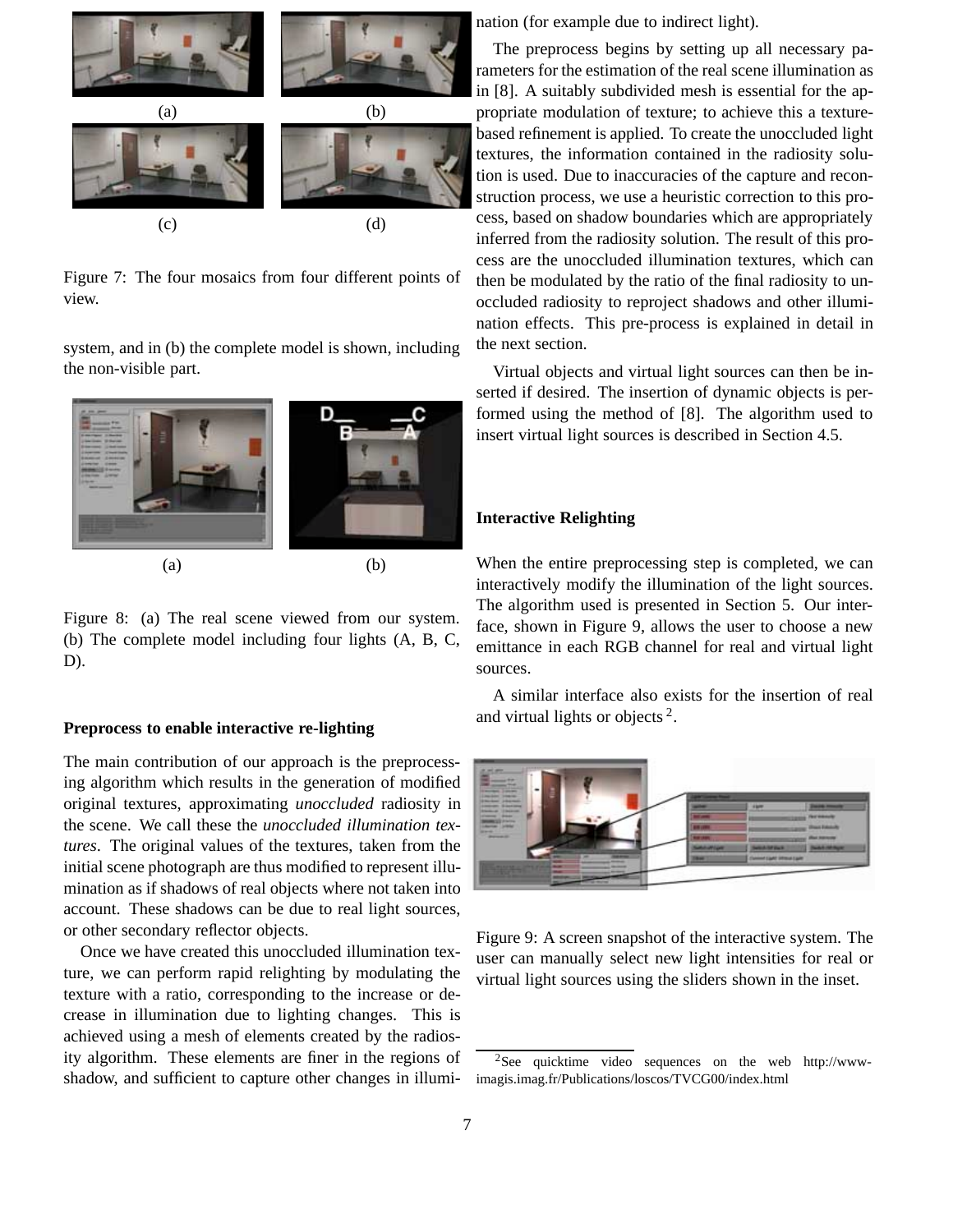# **4 Preprocessing for Virtual Interactive Relighting**

As in [8], we start by initializing the hierarchical radiosity system based on textures extracted from the original photographs, as presented in detail in Section 2.4. To improve the estimation of average reflectance, we first use the manually set value as in [12], followed by an additional step, which uses the average of the computed reflectances.

To achieve the modification of real lighting we need to construct the unoccluded illumination textures, which are textures capturing an approximation of the illumination in the environment as if there were no occlusion from the light sources and secondary sources.

The creation of these textures has two steps: first we add in blocked light, using the information contained in the radiosity solution. Since this gives imperfect results due to the numerous approximations performed, a heuristic correction is applied by finding an appropriate reference patch which will give us a strong indication of the desired final color.

For both steps, it is important to have an appropriate mesh subdivision for radiosity, notably for the shadows on objects which are visible for our given viewpoint. We begin by describing our texture-based refinement, and then proceed to describe the two steps of the unoccluded illumination texture generation.

#### **4.1 Texture-based refinement for shadow boundaries**

If we use "standard" refinement criteria, such as BF refinement [15] or error-driven refinement [13] we do not obtain suitable radiosity mesh subdivision. The main problem is that these approaches do not always guarantee good shadow boundaries (even when using the visibility factor of [15]). In addition, the problem is more apparent in our case, since the geometry reconstruction and the visibility computation via ray-casting are not completely accurate. Discontinuity meshing [17] is unsuitable for the same reasons, since discontinuity lines would be geometrically inaccurate. As a consequence, we use quadtree subdivision, with new, texture-based refinement.

The main idea is to use color information contained in original textures (i.e., the photos of the real scene reprojected as texture onto the reconstructed polygons), combined with the visibility information provided by the radiosity system as initialized above. Real shadows already exist in the textures, and correspond to regions which are darker. By using the visibility type (*VISIBLE, PARTIAL, OCCLUDED* see Section 2.3) contained in the links to patches in penumbra, and the color differences between neighboring patches, we can force refinement in regions corresponding to real shadow.

This refinement occurs after the first approximation of the radiosity solution of the real scene using the approach of [12, 8]. The first radiosity solution is used to initialize several parameters such as reflectances and light source intensities. As shown in Figure 10(a), the initial subdivision, obtained using BF refinement, is coarse. Links have been attached to the leaves of the hierarchy of patches as in Figure 10(b), to provide accurately visibility information with respect to the source patches.



Figure 10: (a) Coarse mesh before refinement. (b) All links are at leaves.

The texture-based refinement algorithm compares the visibility and the color of two neighboring leaves of the patch hierarchy. The visibility must be consistent with the color differences. We consider two cases, for a patch and each of its neighbors (the meaning of "similar" for color and visibility is defined below):

- 1. If the two patches have similar colors, they should also have the same visibility type with respect to all the real light sources. If it is not the case, then we subdivide the patch.
- 2. If the two patches have different colors, they should also have different visibility types. If not, we subdivide the patch.

If the patch has been subdivided, we examine the children created; if there is no change in visibility, the patch subdivision is cancelled and the patch is again a leaf of the patch hierarchy.

Case 1 occurs at the limits of shadow boundaries, and helps in producing finer elements in these regions. The process will stop when we reach the maximum subdivision level or when the patches are separated into visible and "in shadow".

Case 2 occurs when ray-casting has failed to identify the correct visibility type. The patch may be unsubdivided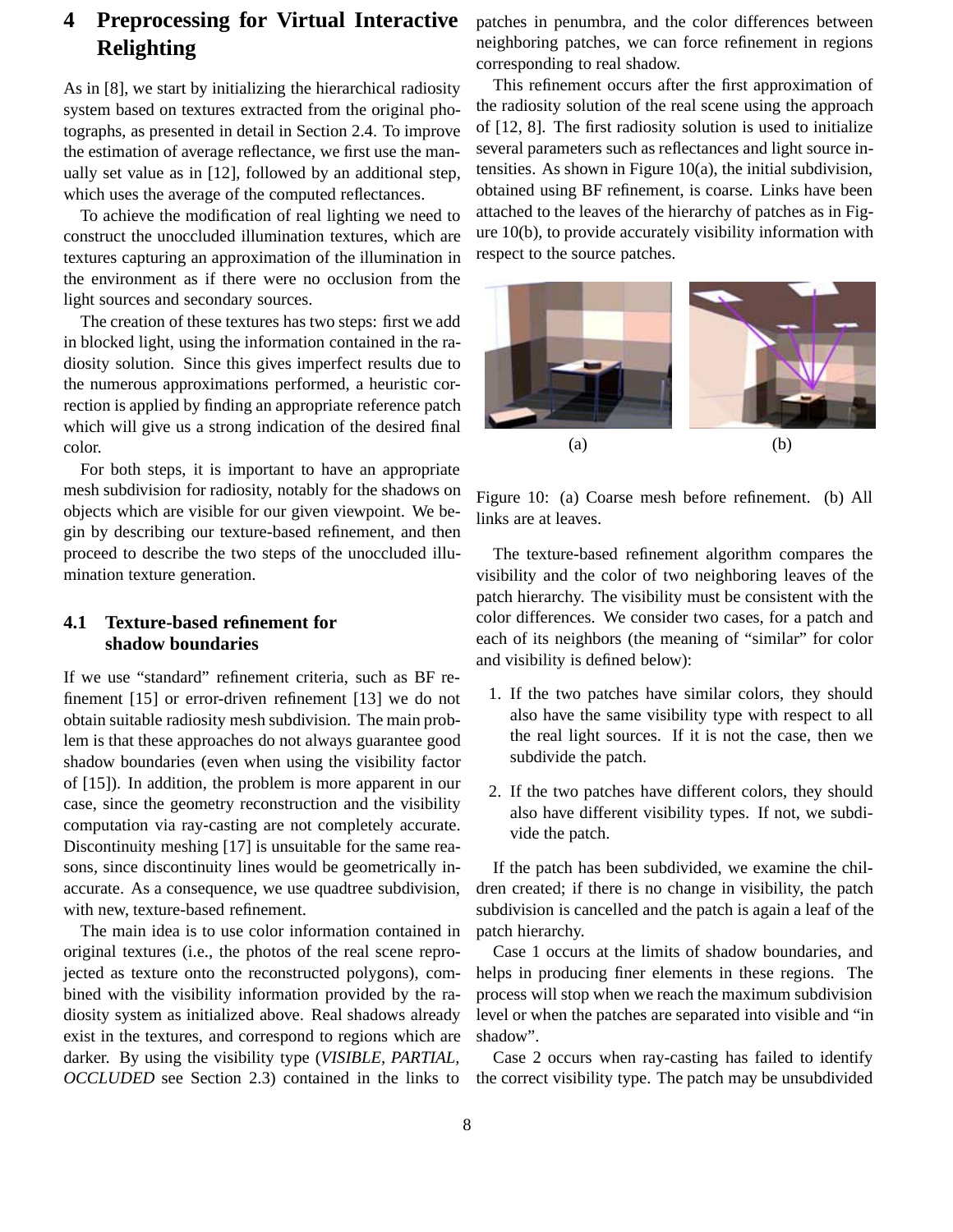however when the color difference is not due to a visibility change, but to a different texture. This is the case for the orange poster on the back wall in Figure 11(a).

Figure 12 shows how the refinement algorithm recursively traverses the hierarchy of elements and compares each pair of neighboring hierarchy leaves. We consider that visibility is similar if the difference of the attenuation factor is less than a visibility threshold fixed by the user. Similarly, we consider two patches to have the same color if the distance in color is less than a color threshold also fixed by the user. To compute this distance, we first convert RGB values into CIELAB values [10]. The distance between the two colors is simply computed by:

$$
\begin{aligned} \text{Distance}_{\text{Color}}(i, n) &= \\ \sqrt{(L_i - L_n)^2 + (A_i - A_n)^2 + (B_i - B_n)^2} \end{aligned} \tag{4}
$$



Figure 11: (a) A patch in pink with a different color than neighbors but the same visibility. The patch was not subdivided. (b) Mesh after texture-based refinement with improved shadow boundaries. Compare to Figure 10.

At the end of the refinement process, we set up all the necessary parameters: the reflectance, the display correction factor *D*orig, which is equal to the original radiosity  $B^{orig}$ , and the texture  $T^{orig}$ , which is the original texture before any correction: i.e., extracted directly from the original photographs.

Links from real light sources are fixed at the leaves of the patch hierarchy. A radiosity step (gather/push-pull) is then computed, corresponding to this new subdivision.

The texture-based refinement results in well-defined shadow boundaries, which is very important for the subsequent texture modification step. The resulting refinement is shown in Figure 11(b).

#### **4.2 Creating the unoccluded illumination texture; Step 1: adding in blocked light**

Once an appropriate refinement has been performed for a radiosity solution, we can proceed with the creation of the

| <b>Refinement for shadow boundaries</b>                          |
|------------------------------------------------------------------|
| for each leaf i, compare with its neighbor leaves $n$            |
| <b>if</b> i has a similar color to $n$                           |
| and a different light source visibility                          |
| <b>then</b> subdivide <i>i</i>                                   |
| <b>else if</b> <i>i</i> has a different color to <i>n</i>        |
| and similar light source visibility                              |
| <b>then</b> subdivide <i>i</i>                                   |
| <b>else if</b> the visibility type is PARTIAL                    |
| <b>then</b> subdivide $i$                                        |
| <b>if</b> <i>i</i> has been subdivided                           |
| then                                                             |
| <b>if</b> i has no light source visibility                       |
| differences with its children                                    |
| <b>then</b> remove the subdivision of $i$ ( $i$ is a leaf again) |
| <b>else</b> redo the process for each new child of $i$ .         |
|                                                                  |

Figure 12: Texture-based refinement for shadow boundaries.

unoccluded illumination textures. As mentioned above, the first step consists in "adding in" blocked light. The result of this step will be the generation of a modified texture, into which the blocked light has been incorporated.

We define  $\bar{E}_{is}$  to be the irradiance from a source *s* blocked from patch *i* due to occlusion. A source is either a primary light source or a secondary source (i.e., a reflecting patch). This additional irradiance is the sum of the radiosity of each source times the form factor  $F_{is}$  and the complement of the attenuation factor equal to  $(1 - V_{is})$ for each primary or secondary source *s*.

Considering each real source, we have the additional irradiance  $\bar{E}_i$  for patch *i*:

$$
\bar{E}_i = \sum_s F_{is} (1 - V_{is}) E_{is} \tag{5}
$$

The fact that all links are at the patch hierarchy leaves allows satisfactory estimation of  $\bar{E}_i$ , since the form-factor and visibility information are relatively accurate. For more accuracy, we take into account the occluded indirect illumination. However, since we have not reconstructed every object of the scene, and since the geometric model is approximate, the occluded irradiance due to indirect illumination is less accurate. In our tests the effect of adding in indirect light at this step has not been decisive.

To generate a new texture with the blocked light added, the original texture is modulated by a correction factor computed at the vertices of the leaf radiosity patches. Modulating the texture at patch vertices results in smooth modified textures.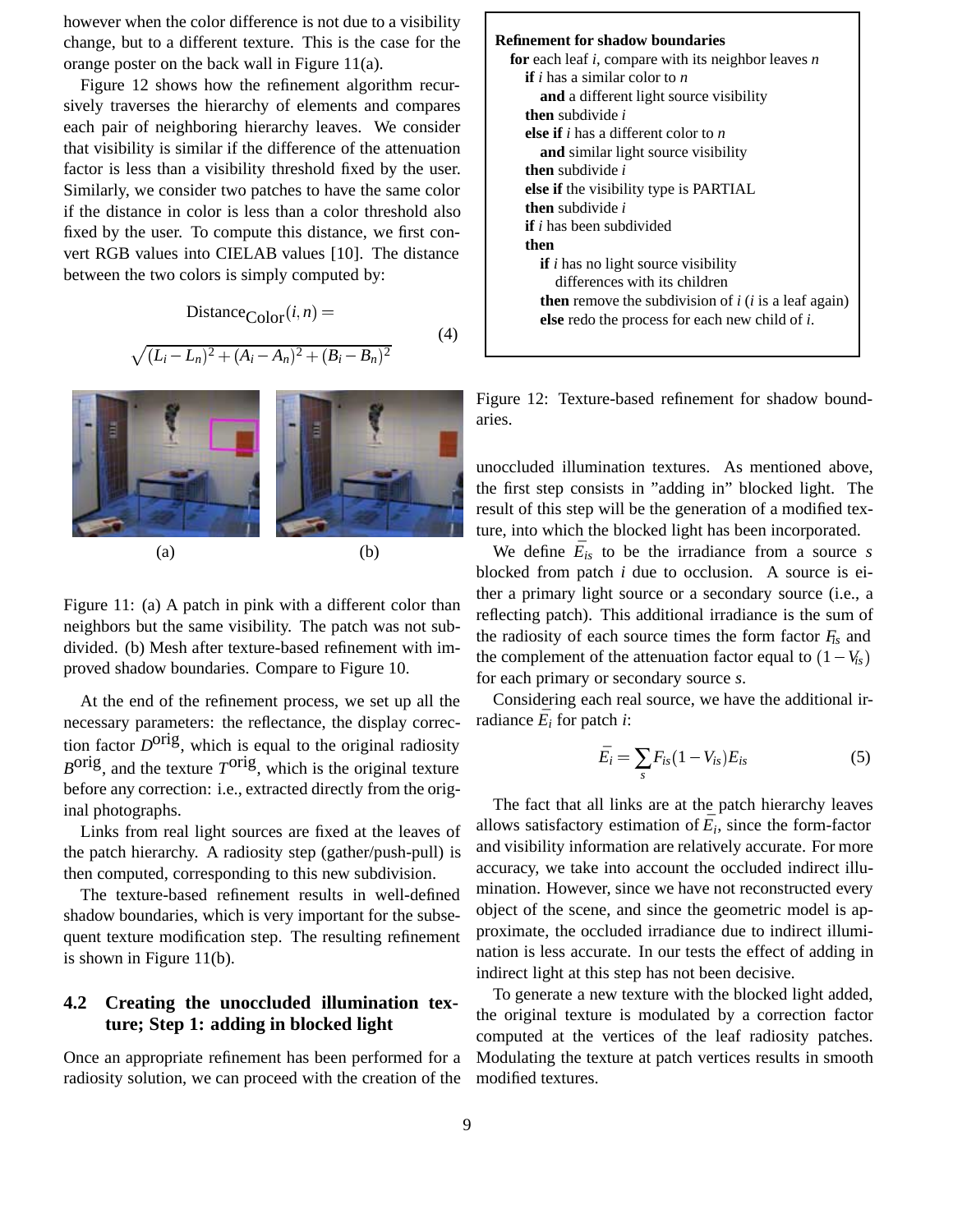

Figure 13: (a) Original texture. (b) The resulting texture  $T^{\text{inter}}$ , (c) The resulting texture  $T^{\text{final}}$ .



Figure 14: (a) Original texture. (b) The resulting texture *T*inter, with real occluded illumination removed, mapped onto the geometry of the real scene. (c) The final texture *T*final after the texture-based correction.

The correction factor is based on the additional irradiance described above in Eq. (5). To include the blocked radiosity, we modulate the original texture *T*orig as follows:

$$
T_i^{\text{inter}} = \frac{\rho_i E_i + \rho_i \bar{E}_i}{D_i^{\text{orig}}} \times T^{\text{orig}} \tag{6}
$$

In this equation,  $\bar{E}_i$  is the potentially blocked irradiance (direct plus indirect), and  $B_i^{\text{orig}} = D_i^{\text{orig}} = \rho_i E_i$ . However,  $\bar{E}_i$  is computed with the approximate values  $F_{is}$ ,  $V_{is}$  and  $E_s$ , and thus the modulation of Eq. (6) is not sufficiently accurate.

The intermediate texture *T*<sup>inter</sup> is generated by rendering the leaves of the radiosity hierarchy with appropriate modulation values (Eq. (6)). If the modulation factor is greater than one, a multi-pass approach is used, as described in Appendix A.

In Figure 13(b), we show an example of the texture generated after the addition of the blocked light, on the floor's original texture shown in (a). As can be clearly seen, the values computed are far too bright in the regions of

shadow, due to the inaccuracies of the different processes used.

The texture obtained after this first step is used to update new reflectance values  $\rho_i^{\text{inter}}$ , extracted in the same manner as for the original photographs (Section 2.4, Eq. (1)). Radiosity values  $B_i^{\text{inter}}$  are updated using these new reflectance values, as well as the display correction factor  $D_i^{\text{inter}}$  which is set equal to the newly computed radiosity plus the blocked light.

As was demonstrated in the example (Figure 14(b)), the resulting textures cannot be used "as is". Typically, the resulting texture is too bright, implying an overestimation of radiosity. We believe that this is due to insufficient accuracy of the emittance and reflectance estimation, the actual radiosity calculation which includes form-factor and visibility computation. The approximate geometric representation may also add to these problems. To compensate for the inaccuracies of the initial step, a subsequent heuristic correction factor is applied, based on texture color.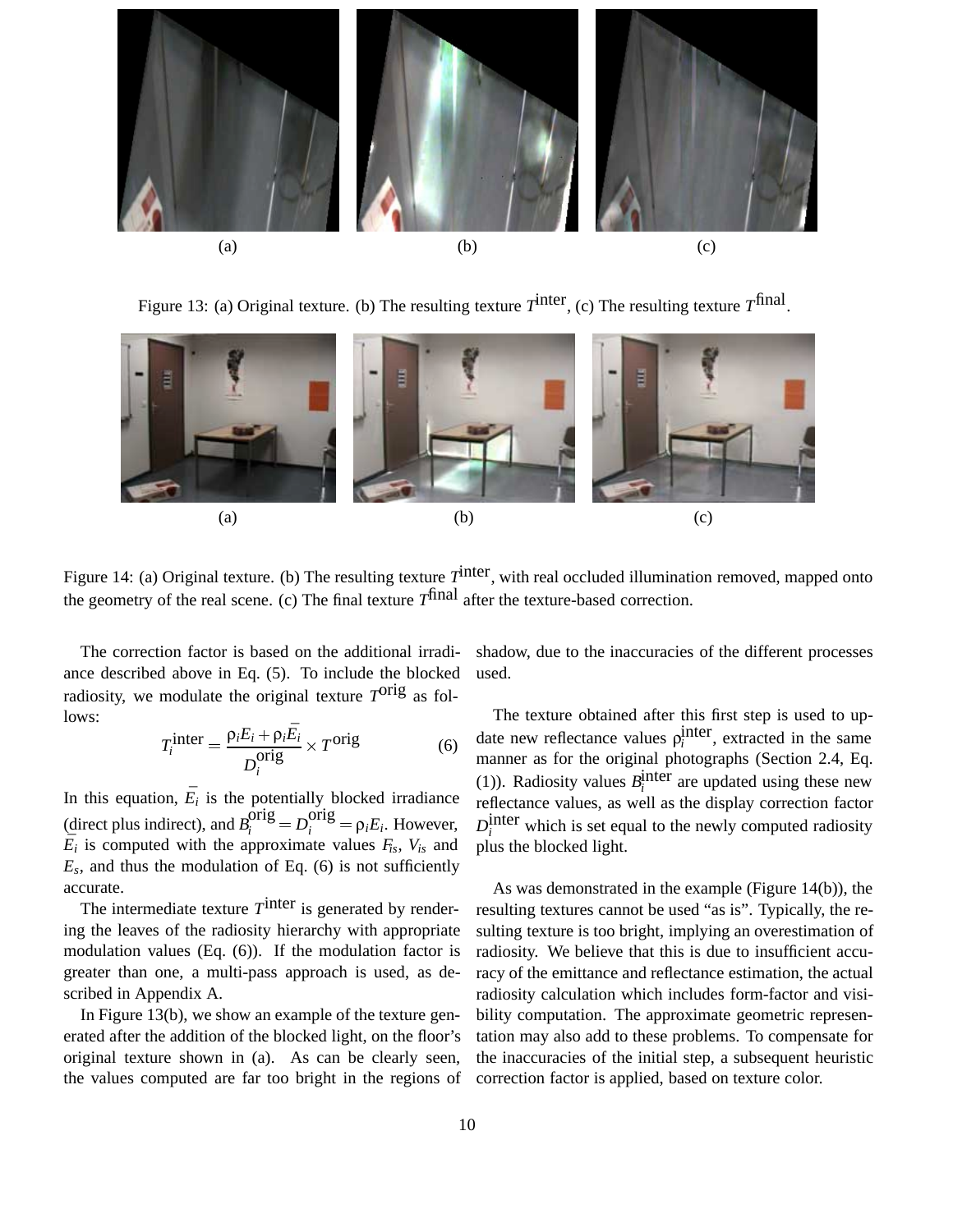#### **4.3 Creating the unoccluded illumination texture; Step 2: texture color based correction**

The intuition behind the heuristic correction step is to estimate the desired color of the unoccluded texture for a given element in shadow, based on a truly unoccluded element elsewhere on the same surface. We would like the color of each pixel of the occluded part of the texture to have a color similar to that of an unoccluded pixel. The similarity is modulated by the form factors since we want to keep unoccluded illumination effects in the final texture.

Consider a patch *i* in shadow, and a patch *r* chosen appropriately which is unoccluded. If *i* and *r* were in the same position, we would want the corresponding texture values  $T_i$  and  $T_r$  to be equal. Since their position is different, instead of equality, want *Ti* to be equal to *Tr modulated* by the ratio of form-factors of each patch to the source. For the light sources *S*, the resulting desired value for the texture for *i* is as follows:

$$
T_i = T_r \times \frac{\sum_s F_{is}}{\sum_s F_{rs}}\tag{7}
$$

Since we operate in the context of polygon-based hardware rendering, we perform this correction on a per-patch basis. We modulate the texture of each patch using a correction factor. Instead of using the color of the texture, we use reflectance values which are stored with the radiosity system, and which are computed directly from textures (Eq. (1)). We associate to each occluded mesh radiosity element, a "reference patch" which will serve to correct the texture. For each radiosity mesh element in shadow, we thus attempt to find a corresponding unoccluded mesh element. We attempt to find a patch which is close, and which has similar reflectance values.

To do this, we first determine the frontier between occluded and unoccluded patches according to all light sources. Having all links at leaves ensures the classification *VISIBLE*, *INVISIBLE* or *PARTIAL* for a given patch with respect to a given source. We are therefore able to define a frontier composed of completely unoccluded patches that have occluded neighbors with respect to real light sources. This frontier usually encloses the regions where we need to modify the texture. However the algorithm does not depend on the creation of a closed region. The frontier elements will be used as references as explained below. From these selected elements, we keep only those which are visible from the viewpoint. This restriction is due to the view-dependent property of the textures we use. An example of such frontier patches is shown in Figure 15(a).

For each occluded patch *i*, we define a reference patch chosen in the frontier of unoccluded patches. The ref-

erence patch *r* is chosen to have a similar color as the occluded patch and to be at a minimum distance from *i*. For the occluded red patch, shown in Figure 15(b), the algorithm chooses the black patch as a "reference patch" from the frontier list of unoccluded elements shown in Figure 15(a). The black frontier patch is the closest patch that has a similar color to the red occluded patch (see the algorithm in Figure 16). We define colors to be "similar" if the distance between them is less than a threshold defined by the user.



Figure 15: (a) Frontier in green composed of unoccluded patches, which enclosed shadow regions. (b) Black patch chosen in the frontier as a reference for the red selected patch in shadow.

| for each leaf <i>i</i>                                              |
|---------------------------------------------------------------------|
| $m n_{distance} = \infty$                                           |
| $\min_{\text{color}} = \varepsilon$                                 |
| Reference $=$ i                                                     |
| for each patch in frontier list $n$                                 |
| <b>if</b> Distance( <i>i</i> , <i>n</i> ) < min <sub>distance</sub> |
| and Distance $C_{\text{olor}}(n, i) < \text{min}_{\text{color}}$    |
| then                                                                |
| Reference $=$ i                                                     |
| $min_{distance} = Distance(i, n)$                                   |
| $\text{min}_{\text{color}} = \text{Distance}_{\text{Color}}(i, n)$  |
|                                                                     |

Figure 16: Algorithm to choose reference patches.

As for the refinement, reflectances are converted into LAB values, and the distance Distance $_{\rm Color}$  is computed using Eq. (4). If no patch in the frontier of unoccluded elements is found for a certain patch *i*, then the reference patch is a default reference patch previously selected by the user on the polygon before the texture correction process.

Once the reference patch has been chosen, we use Eq. (7), to determine the correction factor to be applied to the texture of the patch. Since the reference patch is at a cer-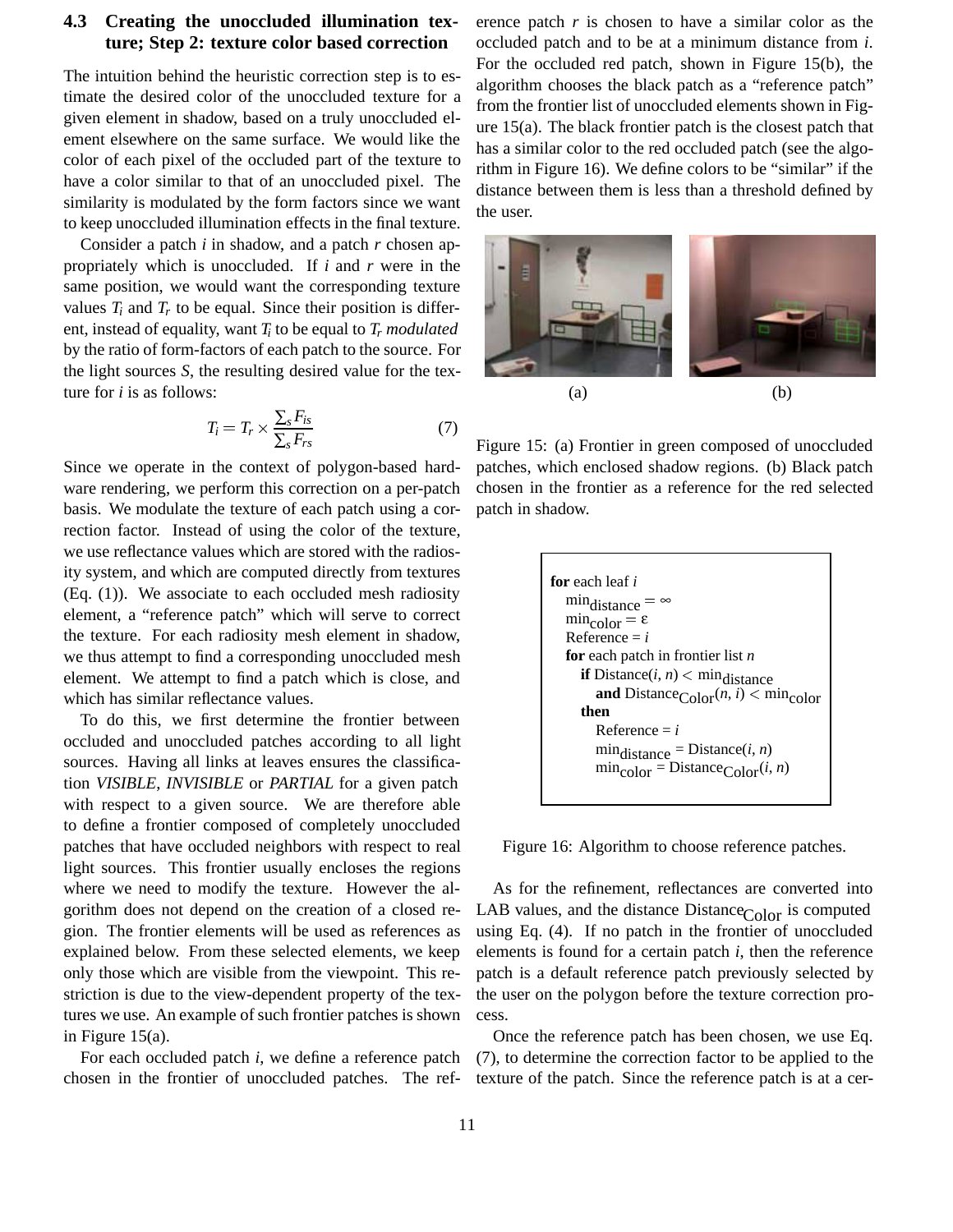

Figure 17: (a) Display correction  $D^{\text{final}}$  corresponding to the new texture  $T^{\text{final}}$ . (b) Radiosity  $B^{\text{final}}$  corresponding to the new texture  $T^{\text{final}}$ . (c) The resulting final texture with shadows removed. (d) The resulting reprojection using these final values.

tain distance from the occluded patch, we modulate the reflectance of the reference patch by the ratio of the form factors  $F_{is}$  of patch  $i$  and  $F_{rs}$  of patch  $r$  with respect to the source *s*.

First, a corrected reflectance  $\rho_i^{\text{corr}}$  is computed:

$$
\rho_i^{\text{corr}} = \rho_r \frac{\sum_s F_{is}}{\sum_s F_{rs}} \tag{8}
$$

Using the corrected reflectance, we generate the final unoccluded illumination texture. To generate this texture, we render the textured leaf patches of the patch hierarchy with an appropriate modulation factor, as when adding in blocked light.

For occluded patches only, the texture  $T_i^{\text{inter}}$  is modulated by the ratio of the correction factor  $\rho_i^{\text{corr}}$  of patch *i* over the intermediate reflectance ρinter *<sup>i</sup>* computed directly from the intermediate textures *T*inter:

$$
T_i^{\text{final}} = \frac{\rho_i^{\text{corr}}}{\rho_i^{\text{inter}}} \times T_i^{\text{inter}}
$$
 (9)

If  $\rho_i^{\text{corr}}$  is greater than  $\rho_i^{\text{inter}}$ , we use a multi-pass display method described in the Appendix A, as for Step 1.

From this final unoccluded illumination texture *T*final, we recompute new reflectance values  $\rho_i^{\text{final}}$  for occluded patches and perform a radiosity step, resulting in new radiosity values  $B_i^{\text{final}}$  based on the new reflectance. We then compute a new display correction factor  $D_i^{\text{final}}$ , equal to the new reflectance times the sum of the occluded irradiance  $E_i^{\text{final}}$  and the additional irradiance  $\bar{E}_i$  (see Eq. (5)). Note that this display factor does not take into account shadow calculations.

An illustration of  $D_i^{\text{final}}$  is given in Figure 17(a), and  $B_i^{\text{final}}$  is shown in Figure 17(b). The result of the final textures is shown in Figure 17(c). Note that shadows have been mostly removed, and the texture does effectively represent illumination as if shadows had not been computed.

#### **4.4 Shadow reprojection**

After the steps previously described, we have a texture representing unoccluded illumination; we now need a way to (i) reproject original shadows and (ii) modify the intensity and add virtual objects and light sources.

This is achieved by modulating the unoccluded illumination texture  $T_i^{\text{final}}$  by the ratio  $\frac{B_i^{\text{final}}}{D_i^{\text{final}}}$ , which intuitively is the ratio of radiosity including shadow calculations over radiosity without shadows. Since  $B_i^{\text{final}}$  has a smaller value than  $D_i^{\text{final}}$  in regions of shadow, these areas are darker. As a result, shadows are appropriately reprojected, resulting in an image which is close to the original photograph. The result of this process is shown in Figure 17(d).

It is usually unnecessary to maintain the same subdivision used to modify the textures during preprocess, since it needs to be very fine. For the interactive updates, this can be wasteful. Nonetheless, in some cases the mesh used for the preprocess is satisfactory.

To generate a coarser mesh, we clear everything previously computed, that is reflectances, radiosity, and the display correction factor. We also clear the subdivision and the link hierarchy. We then re-compute a solution based on a simple BFV refinement [15], which results in a coarser mesh. To compute both  $B^{\text{final}}$  and  $D_i$  two radiosity solutions are actually performed. At the end of the first solution, the display correction factor *Di* is computed with all links at leaves of the hierarchy of mesh to allow accurate blocked light computation. A second radiosity solution is then computed, but keeping the same mesh; this permits the initialization of *B*final, using fewer links. The resulting mesh is shown in Figure 18.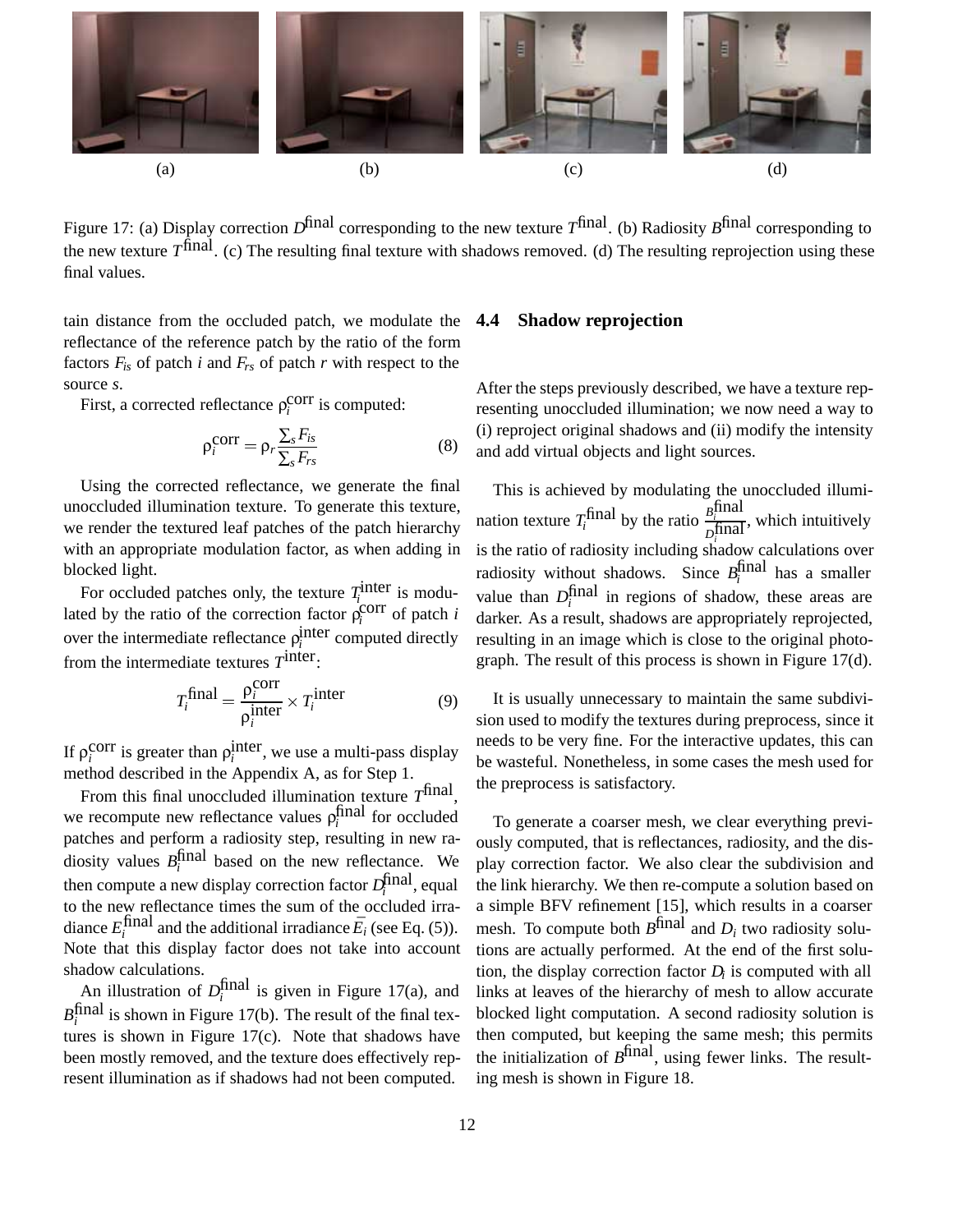

Figure 18: After the texture modification, a radiosity solution may be computed using a BFV refinement. The resulting mesh is coarser in shadow regions than the one used to correct the texture.

#### **4.5 Modified refinement to insert virtual sources**

To treat the insertion of a virtual light source, we adapt the method of [8], in which a virtual object can be inserted into the real scene and interactively manipulated [9]. This results in the projection of the shadows due to the virtual source on the real objects. The influence of a virtual light is often significant, and thus we force additional refinement by establishing all links to virtual sources on the polygons as opposed to allowing links from the virtual sources to the clusters. This is done on the polygons visible in the captured images; the polygons corresponding to the hidden parts of the scene are not affected by this forced refinement.

The additional light sources brighten the scene; again the multi-pass method of Appendix A is used to achieve this effect. Virtual light source insertion is illustrated in Figures 26, 21, 22, 24.

## **5 Final Relighting**

At this stage, we have completed the preprocess, and modifications are based on changes to the radiosity system. Links between patches and clusters in the radiosity hierarchy have already been established, including the form factor computation and the visibility determination. In order to achieve fast updates, the subdivision and the links are maintained during relighting. Since we only modify the intensity of the light sources, the subdivision and links still fit to the illumination even after modification. Keeping the same hierarchy may result in overly fine mesh subdivision if lights are switched off; since the user may switch them on again later however, we prefer to maintain the mesh subdivision. The modification process consists in recursively removing radiosity stored at each level of the hierarchy. We then perform a complete *radiosity step*: without performing additional refinement, we gather radiosity across the links, and perform the push-pull step to maintain a coherent representation of radiosity in the hierarchy. The iterative process is stopped when the global illumination is stable.

This process is interactive since the costly refinement step (which includes visibility and form-factor computation) is avoided. The update time depends on the initial level of subdivision. Note however that the insertion of a virtual object may result in additional subdivision. The update rate is the same if we modify one or several lights. Example update rates are shown in Figure 19, and discussed in the following section in detail.

#### **6 Results**

We have tested the algorithm for two different real scenes. For one of them, we also use radiance images obtained using an adapted version of the algorithm of Debevec et al. [6] (see Appendix B). For each scene, we present results of relighting and adding virtual light and virtual objects, all performed interactively. All timings are reported on an SGI Onyx2 Infinite Reality workstation, R10000 running at 195Mhz.

The first scene is shown in Figure 20(a), under the original illumination. We first switch off the two back lights (C, D) shown in Figure 8. In the resulting image Figure 20(b), the scene is darker than the original illumination shown in Figure 20(a) but with no change in shadows.

We then switch off the front left light (A) and double the intensity of the right light (B) (see Figure 20). The resulting shadow of the table is homogeneous in the umbra regions. As expected, the shadow due to the left light has disappeared, and the part of the scene which was illuminated by this light source is darker. Compare the new result with that of the method of [8] previously shown in Figure 5(c), which was inexact, since real shadows were not removed from textures.

We now switch on the left light with double the original intensity and switch off the right light (see Figure 20(d)). Again, shadows are as expected (i.e., the shadow boundary of the right light is no longer visible). For each light modification, the whole process (radiosity step and display) takes 0.8 seconds. The accompanying video<sup>3</sup> shows these light modifications, recorded in real time on an SGI Onyx2 Infinite Reality workstation.

 $3$ See quicktime video sequences on the web http://wwwimagis.imag.fr/Publications/loscos/TVCG00/index.html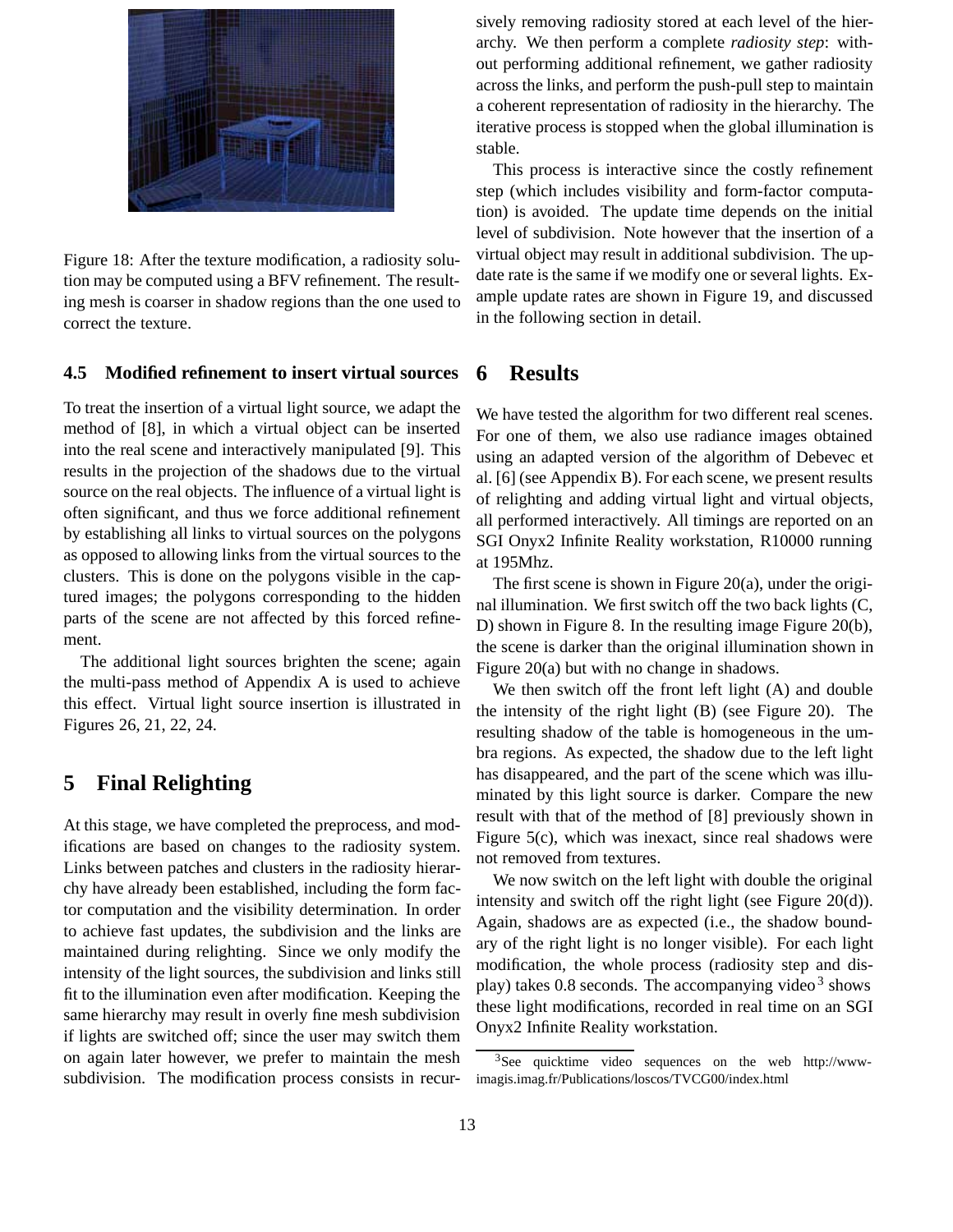| Refinement               |            |            |            |
|--------------------------|------------|------------|------------|
| Decrease light intensity |            |            |            |
| Time for modification    | $0.2$ sec. | 0.3 sec.   | 0.7 sec.   |
| Time for display         | $0.2$ sec. | $0.2$ sec. | $0.6$ sec. |
| Number of leaves/links   | 3486/11246 | 5781/16807 | 8247/50787 |

Figure 19: Interactive modification of a virtual light source intensity. The time rate depends on the level of the subdivision, and the number of established active links. The leaves at the bottom elements of the subdivision hierarchy.



Figure 20: (a) Original scene lit with shadow reprojection. (b) Back lights are virtually switched off. (c) Left light is virtually switched off, and right light has double intensity. (d) Right light is virtually switched off, and left light has double intensity. Note that in this case, the mesh used for the texture correction was sufficient.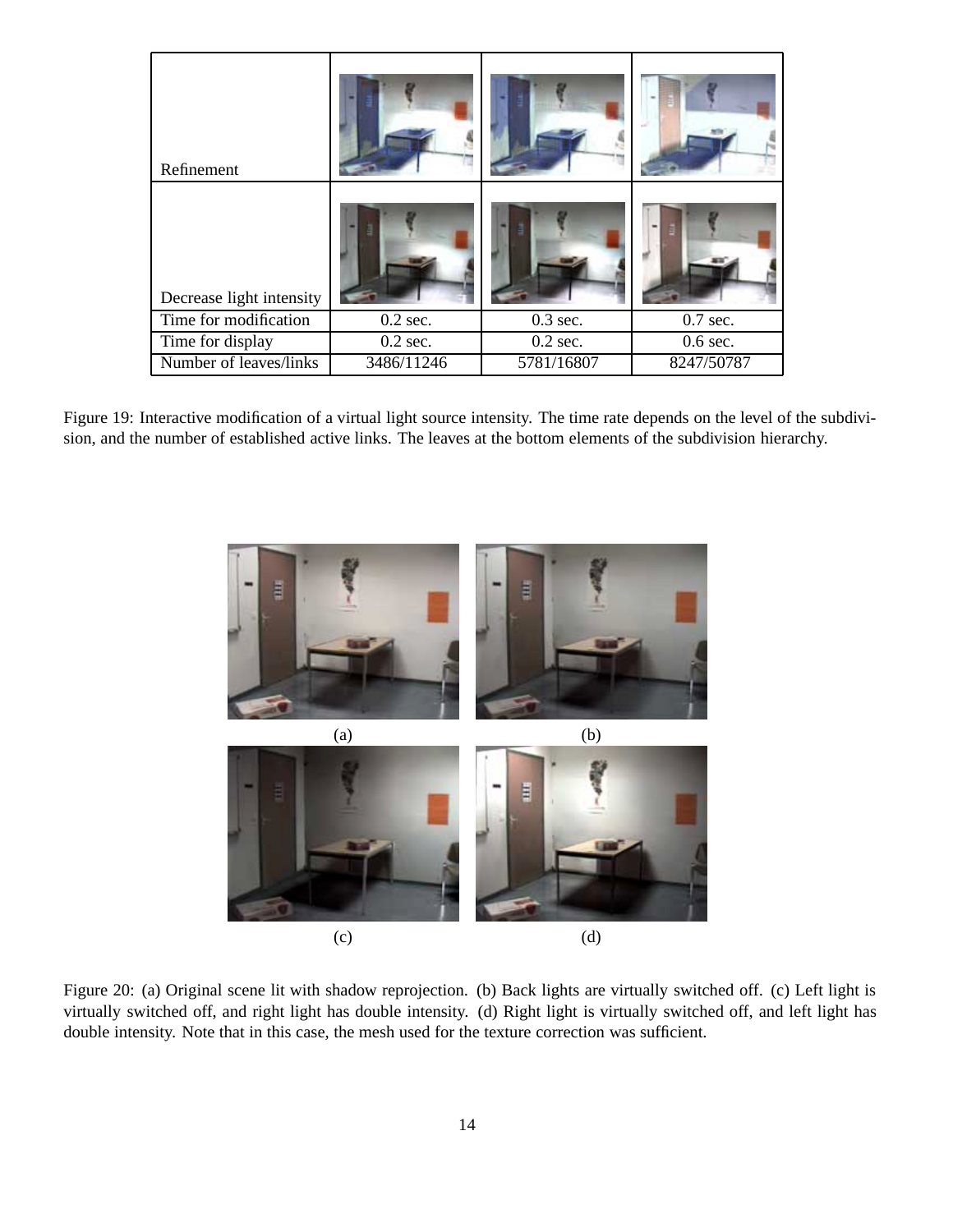We can also insert a virtual source, and modify its intensity as described above. The insertion of the light source takes 7.8 seconds. An interesting test is to switch off all the real lights, and to illuminate the real scene only by a virtual source (see Figure 21(a) and (b)). Notice that real shadows from real light sources can no longer be seen. However, real objects such as the table cast new shadows on the floor and the walls, due only to the virtual light.

With this new illumination, we are still able to interactively move a dynamic virtual object, such as the orange box on the floor, previously inserted in 1.42 seconds, in Figure 22. Updates take approximately 0.3 sec. per frame when moving the virtual object, with the subdivision shown in Figure 22(a). With both real and virtual illumination, this virtual object casts shadows onto the real scene.



Figure 21: (a) Insert a virtual light. Switch off all real lights. The real scene is lit only by the virtual light. (b) Decrease the intensity of the virtual light.

We have also tested our method on another real scene<sup>4</sup>, shown in Figure  $23(a)$ . In (b), we have removed the real shadows from textures of this scene.

Another interesting test is to compare the results of our algorithm with real photographs in which we have turned off some of the real lights in the scene. In the right column  $((a), (b), (c), (d))$  of the Figure 24, we show the original photographs taken under different lighting conditions. On the left, we show the simulation resulting from our method for the same lighting conditions<sup>5</sup>. We have first performed real relighting in (e) by switching off the two back lights. In  $(f)$ , we have switched off the left front light, and in  $(g)$ , we have switched off the right front light. The reprojected shadows are softer than for the original picture. However, the overall lighting effect is similar. In (h), we inserted a virtual light, with all the original lights turned off. To test this scene, we took a photograph of the real scene using



Figure 22: (a) Insertion of virtual object and the consequent subdivision. (b), (c), (d) The orange virtual object is moving at interactive rates.

a real light which was used as a basis when modeling the virtual source. We show these images side by side.

For this scene, we performed the same modifications as above using radiance images as textures. The radiance images were obtained using the algorithm of Debevec et al. [6], adapted to our automatic camera  $6$ , as described in the Appendix B. The results of texture modification are shown in Figure 23(c) and (d). Lighting modification has also been performed and the results, shown in Figure 24(i), (j), (k), (l), are very similar to those obtained using RGB images.

We believe that for the cases presented, the highdynamic range images do not seem to provide a significant advantage. This is probably due to the relatively low dynamic range of the specific test images; for other cases the difference could be more significant.

# **7 Discussion and Future Work**

Concurrently with this work, and since the original submission of this article, two new closely related methods have been developed. We briefly discuss how our approach relates to them, and then present our ideas for future work.

<sup>&</sup>lt;sup>4</sup>This real scene was modeled using the Rekon system developed at Montreal [20]

<sup>5</sup>We have applied an appropriate scale-factor correction to account for the differences of overall lighting levels

<sup>&</sup>lt;sup>6</sup>Kodak DC260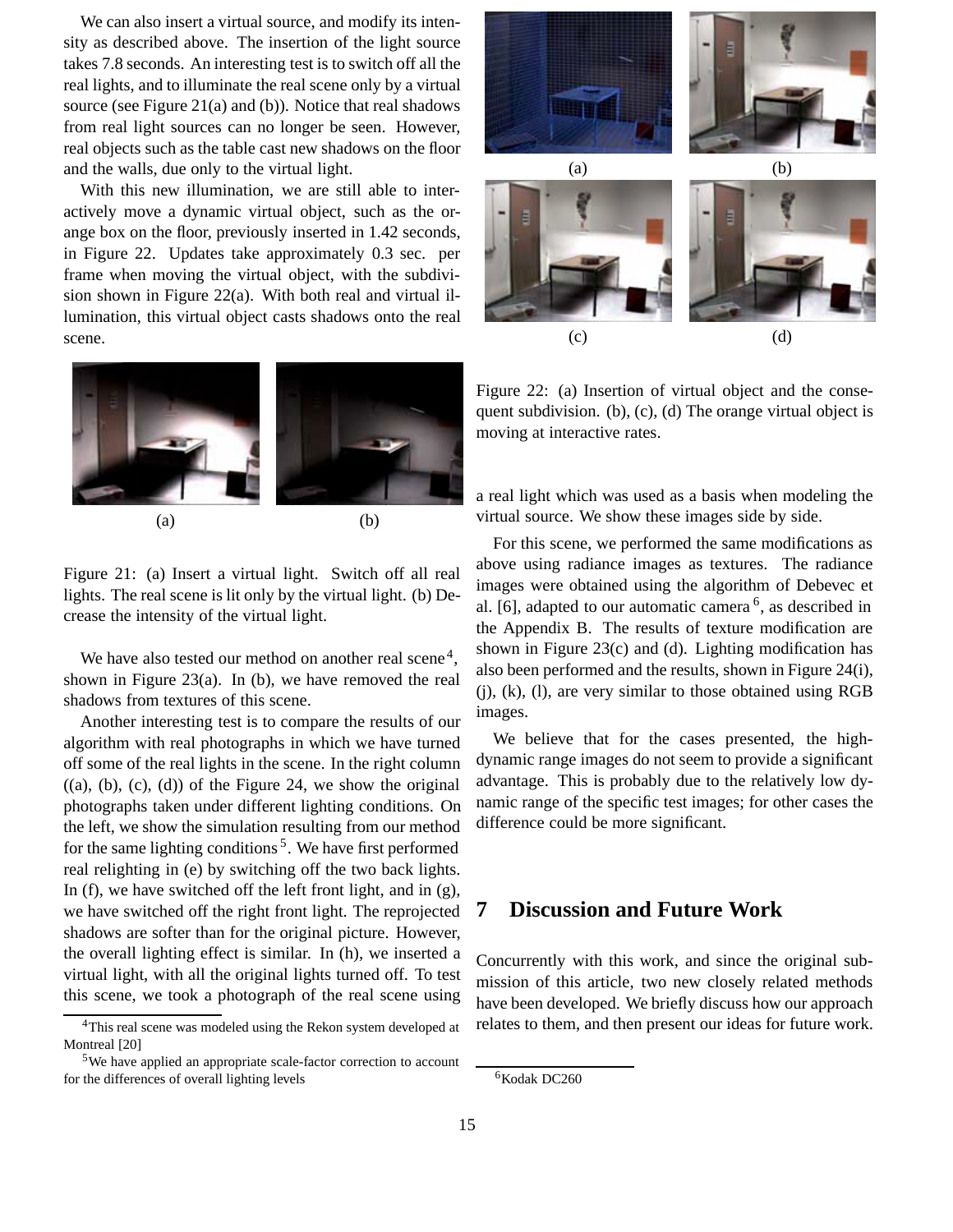

Figure 23: (a) Original real scene viewed from our system with reprojection. (b) Real shadows were removed from real world textures. (c) Original real scene viewed from our system, using *radiance* images as textures. (d) Real shadows were removed from real world textures.

#### **7.1 Discussion of more recent work**

A recent method was developed by Yu et al. [30] which permits relighting for indoors environments, as well as the addition of virtual objects. In this method, reflectances are estimated accurately both for the diffuse and specular components, using a relatively large number of photographs (around 30-40) and user-controlled constrained lighting. However the rendering is computed using RADI-ANCE [29], and is therefore far from interactive.

We [18] have also developed a completely different approach, which is based on taking several photographs of the real scene, using different user-controlled lighting conditions. This is used to estimate diffuse *reflectance*, for relighting and adding virtual objects. This method allows interactivity during scene modifications, but is based on ray-tracing and thus is subject to limitations in the number of sources and the resolution of the image.

The approach we present here is in many ways complementary to the above. First, our approach has the simplest capture process since both other methods require usercontrolled specific lighting, and more input photographs. In our approach we simply photograph the scene from a single viewpoint for the illumination processing  $7$ . Second, we do not attempt to perform a reflectance estimation, since we use a simple texture modulation approach for display. Finally, thanks to the use of the graphics hardware for display, we can achieve faster update rates, with fewer speed limitations.

It should be noted however that the approach of Yu et al. handles any viewpoint in the environment (albeit noninteractively), which is a significant advantage over our approach. The method in [18] notably allows the removal of real objects using texture generation on the estimated reflectance.

#### **7.2 Future work**

Since the majority of the work is done during a preprocessing step, the relighting process is interactive and allows fast manipulation of the real scene. Two main issues need to be addressed: the speed of the updates and the quality of shadow removal.

The multi-pass display takes time, and it could also be optimized. The radiosity steps could also be optimized by avoiding the complete traversal of the hierarchy in the spirit of [9], when doing some relighting.

The quality of the shadow removal is directly related to the subdivision effected by the hierarchical radiosity algorithm. Our texture-based refinement has greatly improved the resulting quadtrees compared with traditional refinement approaches, but it is still prone to problems mainly due to inaccurate geometric reconstruction.

Another limitation of our system is the constraint to a fixed view point. Users modifying the illumination of a real scene would like to change the point of view to better appreciate light effects. Building on recent work [20, 5] we believe that we could develop a solution at least for a limited set of viewpoints.

Another interesting research direction is to allow the removal or replacement of real objects. The approach developed in [18] shows how to do this on a pixel-by-pixel basis. Even though the extension to our polygon-hardware based rendering is non-trivial, we believe that it is feasible.

# **8 Conclusion**

In this paper we have addressed the difficult problem of common illumination for real and virtual scenes, and of virtual relighting. The problem is hard, since real-world photographs already contain real lighting effects such as shadows, which need to be correctly identified if they are to be modified.

 $7As$  with other methods of course, several photos are required for geometric reconstruction.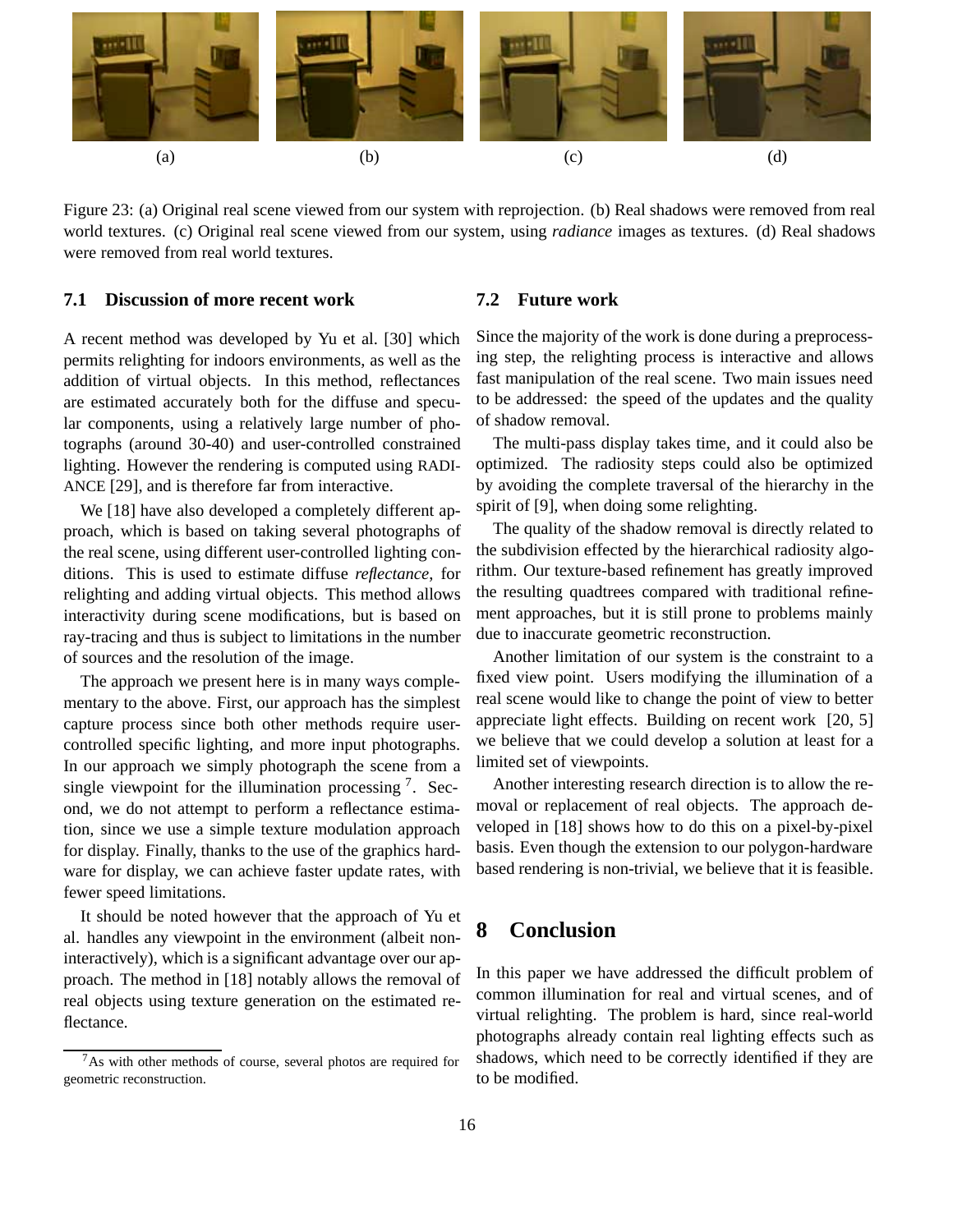

Figure 24: (a), (b), (c), (d) are real photographs taken under different lighting conditions. (e), (f), (g) and (h) are simulated images under respectively the same lighting conditions as the real photograph. (i), (j), (k) and (l) are the same simulation as above but using radiance images.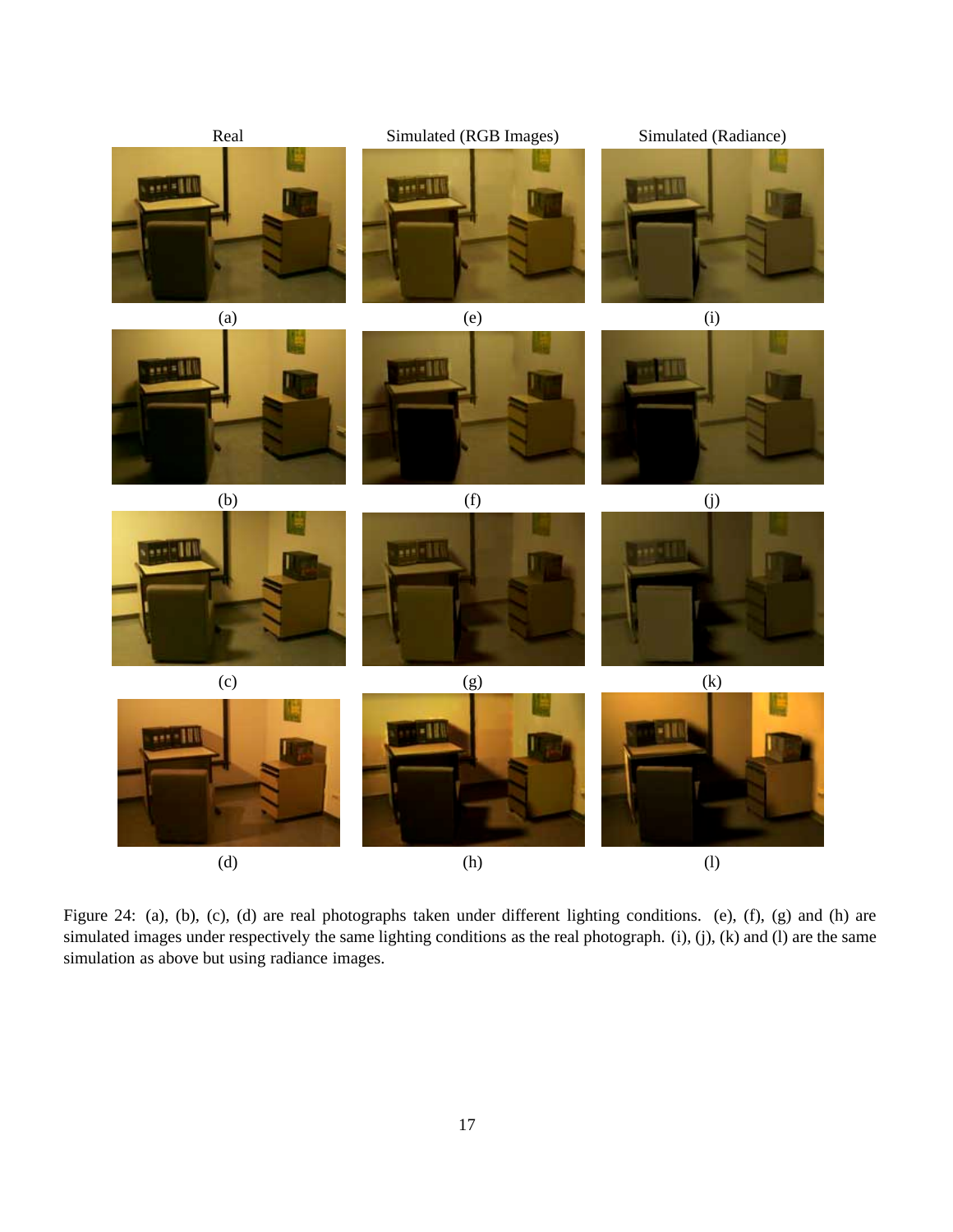We have presented a solution enabling interactive modification of both real and virtual illumination for reconstructed real scenes. The algorithm we presented has three main steps. The first step is the real scene reconstruction of a 3D geometric model using advanced vision-based techniques. The second step is a preprocessing algorithm. We first initialize a radiosity system, and use its structure to detect shadow regions, and appropriately refine the mesh. Once these regions are identified, we modify real world textures to include the real (primary and secondary) source illumination blocked by real occluders, thus brightening the dark shadow regions. After an additional heuristic correction, we can modulate these unoccluded illumination textures to reproject real shadows appropriately. The resulting simulated images are very similar to the original photographs.

We then have the ability to select and change the intensity of each real and virtual light source, and also add virtual objects into the scene. The results are convincing: shadow boundaries due to switched-off real lights disappear, and we can modify light source intensities, and move virtual objects. All modifications are interactive, and all diffuse common illumination effects such as shadows between real and virtual objects, are correctly represented.

## **Acknowledgments**

This work was funded in part by the ESPRIT Reactive LTR Project ARCADE (#24944) of the European Union. We would like to thank Sylvain Bougnoux for providing the TotalCalib system, and Pierre Poulin and his colleagues for the use of Rekon. We also would like to thank Cyril Soler and François Sillion for the many discussions and help. Many thanks to Bruce Walter for his invaluable input on this project, and to the anonymous reviewers whose comments greatly improved the revised document and results.

# **References**

- [1] http://www.inria.fr/robotvis/personnel/sbougnou/TotalCalib/.
- [2] Ronald T. Azuma. A survey of augmented reality. In *Presence: Teleoperators and Virtual Environments 6*, pages 355–385, August 1997. Earlier version in Course Notes #9: Developing Advanced Virtual Reality Applications, ACM SIGGRAPH (LA, 1995), 20-1 to 20-38.
- [3] Michael F. Cohen, Shenchang Eric Chen, John R. Wallace, and Donald P. Greenberg. A progressive refinement approach to fast radiosity image generation. In J. Dill, editor, *Computer Graphics (SIGGRAPH '88 Proceedings)*, volume 22, pages 75–84, August 1988.
- [4] Paul E. Debevec. Rendering synthetic objects into real scenes: Bridging traditional and image-based graphics with global illumination and high dynamic range photography. In M. Cohen,

editor, *SIGGRAPH '98 Conference Proceedings*, Annual Conference Series, pages 189–198, 1998.

- [5] Paul E. Debevec, George Borshukov, and Yizhou Yu. Efficient view-dependent image-based rendering with projective texturemapping. In G. Drettakis and N. Max, editors, *Rendering Techniques '98 (9th EG workshop on Rendering)*, June 1998. Held in Vienna, Austria.
- [6] Paul E. Debevec and Jitendra Malik. Recovering high dynamic range radiance maps from photographs. In T. Whitted, editor, *SIGGRAPH '97 Conference Proceedings*, Annual Conference Series, pages 369–378, August 1997.
- [7] Paul E. Debevec, Camillo J. Taylor, and Jitendra Malik. Modeling and rendering architecture from photographs: A hybrid geometry- and image-based approach. In H. Rushmeier, editor, *SIGGRAPH '96 Conference Proceedings*, Annual Conference Series, pages 11–20, August 1996.
- [8] George Drettakis, Luc Robert, and Sylvain Bougnoux. Interactive common illumination for computer augmented reality. In J. Dorsey and P. Slusallek, editors, *Rendering Techniques '98 (8th EG workshop on Rendering)*, pages 45–56. Springer Verlag, June 1997. Held in St. Etienne, France.
- [9] George Drettakis and François Sillion. Interactive update of global illumination using A line-space hierarchy. In T. Whitted, editor, *SIGGRAPH '97 Conference Proceedings*, Annual Conference Series, pages 57–64, August 1997.
- [10] Mark D. Fairchild. *Color Appearance Models*. Addison Wesley, 1998.
- [11] Olivier Faugeras, Stéphane Laveau, Luc Robert, Gabriella Csurka, Cyril Zeller, Cyrille Gauclin, and Imed Zoghlami. 3-d reconstruction of urban scenes from image sequences. *CVGIP: Image Understanding*, 1997.
- [12] Alain Fournier, Atjeng S. Gunawan, and Chris Romanzin. Common illumination between real and computer generated scenes. In *Proceedings of Graphics Interface '93*, pages 254–262, Toronto, Ontario, Canada, May 1993. Canadian Information Processing Society.
- [13] Simon Gibson and Roger J. Hubbold. Efficient hierarchical refinement and clustering for radiosity in complex environments. *Computer Graphics Forum*, 15(5):297–310, 1996.
- [14] Eric Haines and John Wallace. Shaft culling for efficient raytraced radiosity. In P. Brunet and F.W. Jansen, editors, *Photorealistic Rendering Techniques in Computer Graphics (2nd EG Workshop on Rendering)*, pages 122–138. Springer Verlag, 1991. Held in Barcelona, Spain.
- [15] Pat Hanrahan, David Salzman, and Larry Aupperle. A rapid hierarchical radiosity algorithm. In T. W. Sederberg, editor, *Computer Graphics (SIGGRAPH '91 Proceedings)*, volume 25, pages 197–206, July 1991.
- [16] Pierre Jancène, Fabrice Neyret, Xavier Provot, Jean-Philippe Tarel, Jean-Marc Vézien, Christophe Meilhac, and Anne Vérroust. Res: computing the interactions between real and virtual objects in video sequences. In *Second IEEE Workshop on Networked Realities*, pages 27–40, Boston, Massachusetts (USA), October 1995. http://wwwrocq.inria.fr/syntim/textes/nr95-eng.html.
- [17] Daniel Lischinski, Filippo Tampieri, and Donald P. Greenberg. Combining hierarchical radiosity and discontinuity meshing. In *Computer Graphics Proceedings, Annual Conference Series, 1993*, pages 199–208, 1993.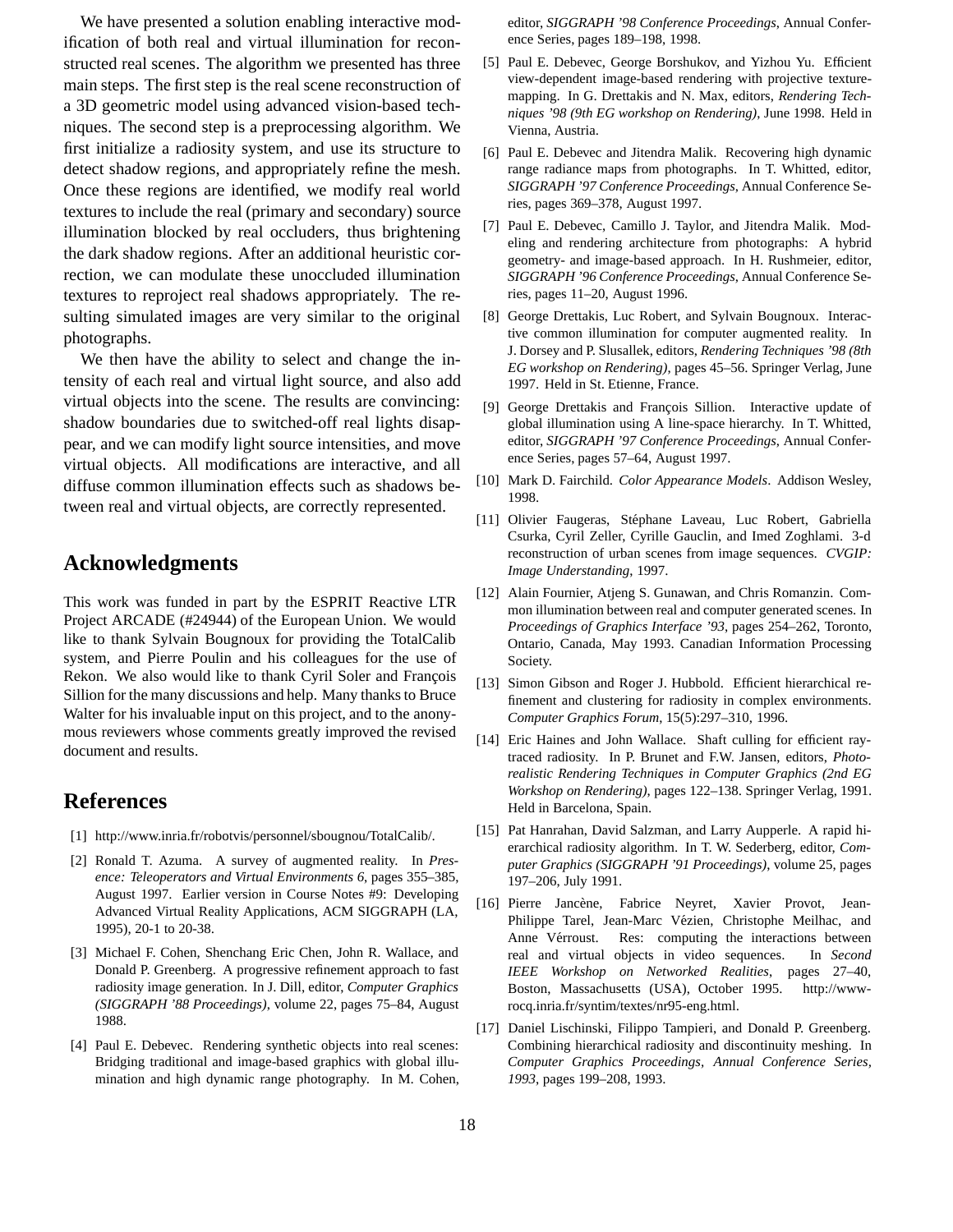- [18] Céline Loscos, Marie-Claude Frasson, George Drettakis, Bruce Walter, Xavier Granier, and Pierre Poulin. Interactive virtual relighting and remodeling of real scenes. In D. Lischinski and G. Ward-Larson, editors, *Rendering Techniques '99 (10th EG workshop on Rendering)*. Springer Wien, June 1999. Held in Granada, Spain.
- [19] Eihachiro Nakamae, Koichi Harada, Takao Ishizaki, and Tomoyuki Nishita. A montage method: The overlaying of the computer generated images onto a background photograph. In D. C. Evans and R. J. Athay, editors, *Computer Graphics (SIGGRAPH '86 Proceedings)*, volume 20, pages 207–214, August 1986.
- [20] Pierre Poulin, Mathieu Ouimet, and Marie-Claude Frasson. Interactively modeling with photogrammetry. In G. Drettakis and N. Max, editors, *Rendering Techniques '98 (9th EG workshop on Rendering)*, pages 93–104. Springer Verlag, June 1998. Held in Vienna, Austria.
- [21] Luc Robert. Camera calibration without feature extraction. *Computer Vision, Graphics, and Image Processing*, 63(2):314–325, March 1995. Also INRIA Technical Report 2204.
- [22] Imari Sato, Yoichi Sato, and Katsushi Ikeuchi. Acquiring a radiance distribution to superimpose virtual objects onto a real scene. *IEEE Transactions on Visualization and Computer Graphics*, 5(1):1–12, January–March 1999.
- [23] François X. Sillion. A unified hierarchical algorithm for global illumination with scattering volumes and object clusters. *IEEE Transactions on Visualization and Computer Graphics*, 1(3):240– 254, September 1995.
- [24] François X. Sillion, George Drettakis, and Cyril Soler. A clustering algorithm for radiance calculation in general environments. In P.M. Hanrahan and W. Purgathofer, editors, *Rendering Techniques'95 (5th EG workshop on Rendering)*, pages 196–205. Eurographics, Springer Verlag, June 1995. Held in Dublin, Ireland.
- [25] François X. Sillion and Claude Puech. *Radiosity and Global Illumination*. Morgan Kaufmann, San Francisco, 1994.
- [26] Brian Smits, James Arvo, and Donald Greenberg. A clustering algorithm for radiosity in complex environments. In A. Glassner, editor, *SIGGRAPH '94 Conference Proceedings*, Annual Conference Series, pages 435–442, July 1994.
- [27] Cyril Soler and François Sillion. Automatic calculation of soft shadow textures for fast, high-quality radiosity. In G. Drettakis and N. Max, editors, *Rendering Techniques '98 (9th EG workshop on Rendering)*. Springer Verlag, June 1998. Held in Vienna, Austria.
- [28] Andrei State, Gentaro Hirota, David T. Chen, Bill Garrett, and Mark Livingston. Superior augmented reality registration by integrating landmark tracking and magnetic tracking. In H. Rushmeier, editor, *SIGGRAPH '96 Conference Proceedings*, Annual Conference Series, pages 429–438, August 1996.
- [29] Gregory J. Ward. The RADIANCE lighting simulation and rendering system. In A. Glassner, editor, *SIGGRAPH '94 Conference Proceedings*, Annual Conference Series, pages 459–472, July 1994.
- [30] Yizhou Yu, Paul E. Debevec, Jitendra Malik, and Tim Hawkins. Inverse global illumination: Recovering reflectance models of real scenes from photographs. In A. Rockwood, editor, *SIG-GRAPH '99 Conference Proceedings*, Annual Conference Series, 1999.
- [31] Yizhou Yu and Jitendra Malik. Recovering photometric properties of architectural scenes from photographs. In M. Cohen, editor, *SIGGRAPH '98 Conference Proceedings*, Annual Conference Series, pages 207–218, July 1998.
- [32] Zhengyou Zhang, Rachid Deriche, Olivier Faugeras, and Quang-Tuan Luong. A robust technique for matching two uncalibrated images through the recovery of the unknown epipolar geometry. *Artificial Intelligence Journal*, 78:87–119, October 1995.
- [33] Imed Zoghlami, Olivier Faugeras, and Rachid Deriche. Using geometric corners to build a 2D mosaic from a set of images. In *Proceedings of the International Conference on Computer Vision and Pattern Recognition*, Puerto Rico, June 1997. IEEE.

## **A Multi-pass Display**

In our algorithm, the display is perform by setting a ratio  $B_i/D_i$ as a color, and modulate the texture by it, as described in Eq. (3). This display is insufficient when  $B_i$  is greater than  $D_i$ . This is due to a limitation of the *glColor* function of OpenGL, which requires a color value between zero and one. Therefore, if no special treatment is done when  $B_i/D_i$  is greater than one, the ratio is automatically clipped to one, and the desired illumination effect is not achieved.

| Multi-pass display                     |
|----------------------------------------|
| glBegin(GL BLEND)                      |
| glTexEnvf(GL_TEXTURE_ENV,              |
| <b>GL_TEXTURE_ENV_MODE,</b>            |
| <b>GL_MODULATE)</b>                    |
| $Number = 1$                           |
| $MaxIter = DrawSeen(S$ (NumIter)       |
| glBlendFunc(GL_ONE, GL_ONE)            |
| while NumIter $<$ MaxIter do           |
| DrawScene(NumIter)                     |
| glBlendFunc(GL_ONE, GL_ONE)            |
| $NumIter++$                            |
| glDisable(GL_BLEND)                    |
|                                        |
|                                        |
| <b>DrawScene</b> (NumIter)             |
| $MaxIter = 0$                          |
| for each leaf                          |
| $if$ (NumIter == 0) then               |
| Maxiter = Max (Maxiter, $B_i/D_i$ )    |
| glTexImage2D(, Texture)                |
| for each vertex                        |
| $color = (B_i / D_i)$ - NumIter        |
| <b>if</b> color $> 1$ then color = 1   |
| <b>if</b> color $< 0$ then color $= 0$ |
| glColor(color)                         |
| return Maxiter                         |
|                                        |
|                                        |

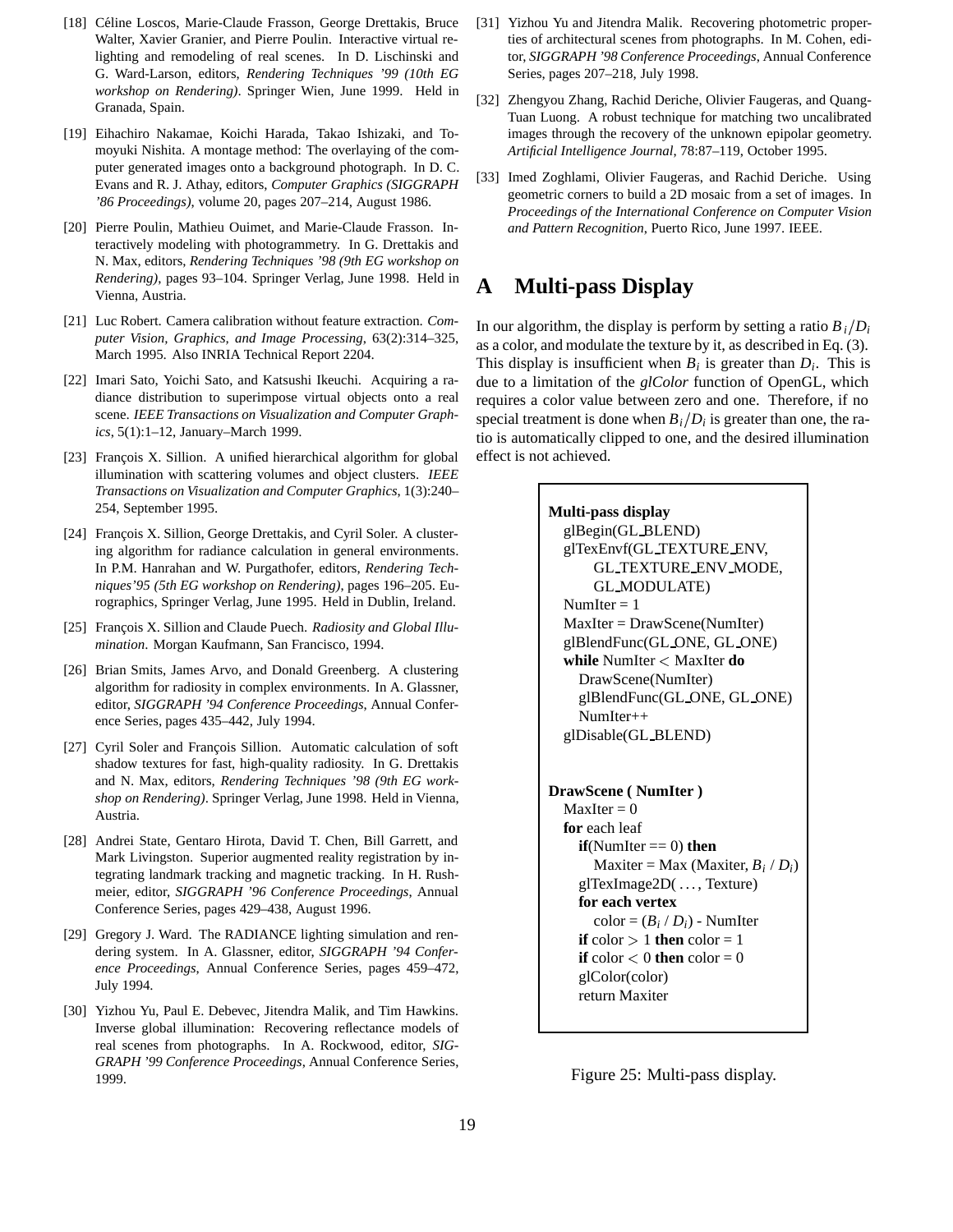In order to brighten the textures when source intensities increase, we use a *n*-pass display method, where  $(n - 1)$  is the integer part of  $B_i/D_i$ . The  $n<sup>th</sup>$  pass corresponds to the remainder of  $B_i/D_i - (n-1)$ . To achieve the desired effect, we use the *glBlend* function of OpenGL. This enables us to modulate the texture by the color  $B_i/D_i - i$  or 1 if  $(B_i/D_i - i) > 1$ , *n* times. The multi-pass algorithm is described in Figure 25. The drawback of this approach is that the display time is increased during the light modification pass, taking between a 0.05 and 1.0 seconds.

An example of the multi-pass display is shown in Figure 26, where a virtual light source has been added to the scene.



Figure 26: (a) Insertion of virtual light source, without multi-pass display. (b) Using the multi-pass display (5 passes in 0.3 seconds).

Similar problems have been encountered by other researchers. Debevec et al. [5] use a similar approach when combining several weighted textures to create a single one, while Soler et al. [27] also used a multi-pass display to correctly modulate textures with direct illumination.

## **B Radiance Images**

The use of RGB textures extracted from a camera has several problems, including the limited dynamic range and loss of information due to saturation. Instead of working with RGB textures, we tested our algorithm using radiance textures provided by high-dynamic range photographs [6].

Our goal was to adapt this approach for use with a reasonably priced digital camera such as the Kodak DC260 which costs ten times less than professional level digital cameras. The problem with cameras in this price range is the lack of precise control of shutter speed. To create these radiance images, we thus had to adapt the algorithm of Debevec et al. [6]

Despite the lack of explicit shutter speed control, our camera provides nine different picture settings using the "EV" parameter. When EV equals zero, the camera automatically chooses the parameters (aperture and shutter speed) that fit the lighting. When EV is negative, the camera chooses faster shutter speeds, and when it is positive, it chooses slower shutter speeds.

To apply the Debevec et al. algorithm, we convert each possible EV values into shutter speeds according to a reference time *t*, set for  $EV = 0$ . We based our assumptions on traditional F-stop ranges $(2^{EV})$ .

|               | $-1$ |  |  |
|---------------|------|--|--|
| exposure time |      |  |  |
|               | י. נ |  |  |
| exposure time |      |  |  |

The results of this adapted algorithm are quite satisfactory. The camera response function extracted seems reasonable, and we avoid the problems of saturation and low dynamic range of traditional RGB images.



**Céline Loscos** received a M.Sc. and a Ph.D. in Computer Science at the University of Grenoble (UJF), France, in 1996 and 1999 respectively. She is currently doing a PostDoctoral at University College of London in UK. Her research interests include inverse illumination, realistic global illumination and rendering in general.



**George Drettakis** received his Ptychion (B.Sc. equivalent) in Computer Science at the University of Crete, Greece (1988). He received an M.Sc. and Ph.D. in Computer Science at the University of Toronto, Canada, in 1990 and 1994 respectively. He was an ERCIM postdoctoral fellowship at INRIA, (France), UPC, (Spain) and GMD (Germany) in 1994- 1995. He holds the position of researcher at

INRIA Rhône-Alpes, Grenoble, where he works in the iMAGIS-GRAVIR/IMAG-INRIA project since October 1995. His activities include supervision of M.Sc. and Ph.D. students, and participation in EU and other projects. His research interests include global illumination, visibility and shadow calculations, augmented reality with relighting and the treatment of complex environments. He is a member of ACM and Eurographics.



**Luc Robert**, Chief Technical Officer and RE-ALVIZ co-founder, was a principal research scientist at INRIA and worked with Olivier Faugeras on the ROBOTVIS project. He holds several degrees including Masters of Science in Engineering from Ecole Polytechnique, Ph.D from INRIA/Ecole Polytechnique and Post-Doctorate at Carnegie-Mellon University. Mr. Roberts is an acknowledged leader in his field

of expertise. He conducted research on 3D shape reconstruction from multiple 2D images, camera calibration, multiple-image geometry, image-based modeling and rendering and a variety of image processing tasks – all technologies that form the basis for REALVIZ products. Mr. Roberts has published numerous articles about computer vision, and he is a regular participant in scientific conferences.

*Manuscript submitted October 1998, revised October 1999, accepted April 2000.*